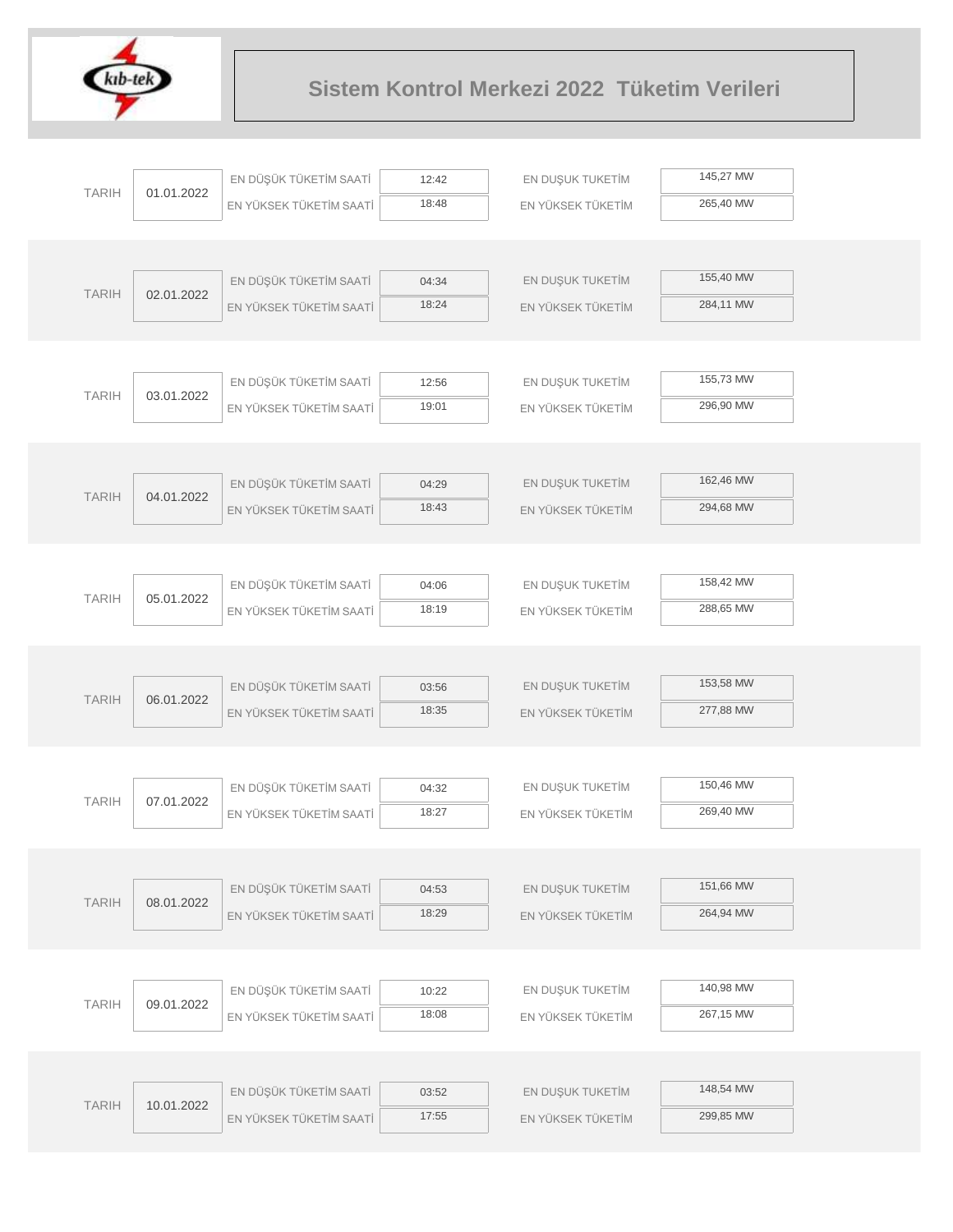

| <b>TARIH</b> | 11.01.2022 | EN DÜŞÜK TÜKETİM SAATİ  | 04:38 | EN DUŞUK TUKETİM  | 157,59 MW |  |
|--------------|------------|-------------------------|-------|-------------------|-----------|--|
|              |            | EN YÜKSEK TÜKETİM SAATİ | 18:24 | EN YÜKSEK TÜKETİM | 303,45 MW |  |
|              |            |                         |       |                   |           |  |
|              |            |                         |       |                   |           |  |
| <b>TARIH</b> | 12.01.2022 | EN DÜŞÜK TÜKETİM SAATİ  | 04:46 | EN DUŞUK TUKETİM  | 157,88 MW |  |
|              |            | EN YÜKSEK TÜKETİM SAATİ | 18:26 | EN YÜKSEK TÜKETİM | 299,22 MW |  |
|              |            |                         |       |                   |           |  |
|              |            |                         |       |                   |           |  |
| <b>TARIH</b> | 13.01.2022 | EN DÜŞÜK TÜKETİM SAATİ  | 04:28 | EN DUŞUK TUKETİM  | 157,77 MW |  |
|              |            | EN YÜKSEK TÜKETİM SAATİ | 18:17 | EN YÜKSEK TÜKETİM | 318,67 MW |  |
|              |            |                         |       |                   |           |  |
|              |            |                         |       |                   |           |  |
| <b>TARIH</b> | 14.01.2022 | EN DÜŞÜK TÜKETİM SAATİ  | 03:38 | EN DUŞUK TUKETİM  | 166,96 MW |  |
|              |            | EN YÜKSEK TÜKETİM SAATİ | 18:44 | EN YÜKSEK TÜKETİM | 307,61 MW |  |
|              |            |                         |       |                   |           |  |
|              |            |                         |       |                   | 169,49 MW |  |
| <b>TARIH</b> | 15.01.2022 | EN DÜŞÜK TÜKETİM SAATİ  | 04:18 | EN DUŞUK TUKETİM  |           |  |
|              |            | EN YÜKSEK TÜKETİM SAATİ | 17:24 | EN YÜKSEK TÜKETİM | 296,76 MW |  |
|              |            |                         |       |                   |           |  |
|              |            | EN DÜŞÜK TÜKETİM SAATİ  | 04:46 | EN DUŞUK TUKETİM  | 175,46 MW |  |
| <b>TARIH</b> | 16.01.2022 | EN YÜKSEK TÜKETİM SAATİ | 18:30 | EN YÜKSEK TÜKETİM | 339 00 MW |  |
|              |            |                         |       |                   |           |  |
|              |            |                         |       |                   |           |  |
|              |            | EN DÜŞÜK TÜKETİM SAATİ  | 04:37 | EN DUŞUK TUKETİM  | 177,11 MW |  |
| <b>TARIH</b> | 17.01.2022 | EN YÜKSEK TÜKETİM SAATİ | 18:17 | EN YÜKSEK TÜKETİM | 320 MW    |  |
|              |            |                         |       |                   |           |  |
|              |            |                         |       |                   |           |  |
|              |            | EN DÜŞÜK TÜKETİM SAATİ  | 04:22 | EN DUŞUK TUKETİM  | 183,88 MW |  |
| <b>TARIH</b> | 18.01.2022 | EN YÜKSEK TÜKETİM SAATİ | 17:34 | EN YÜKSEK TÜKETİM | 337,90 MW |  |
|              |            |                         |       |                   |           |  |
|              |            |                         |       |                   |           |  |
|              |            | EN DÜŞÜK TÜKETİM SAATİ  | 04:08 | EN DUŞUK TUKETİM  | 182,82 MW |  |
| <b>TARIH</b> | 19.01.2022 | EN YÜKSEK TÜKETİM SAATİ | 18:49 | EN YÜKSEK TÜKETİM | 364 MW    |  |
|              |            |                         |       |                   |           |  |
|              |            |                         |       |                   |           |  |
|              |            | EN DÜŞÜK TÜKETİM SAATİ  | 03:54 | EN DUŞUK TUKETİM  | 200,39 MW |  |
| <b>TARIH</b> | 20.01.2022 | EN YÜKSEK TÜKETİM SAATİ | 19:00 | EN YÜKSEK TÜKETİM | 356 MW    |  |
|              |            |                         |       |                   |           |  |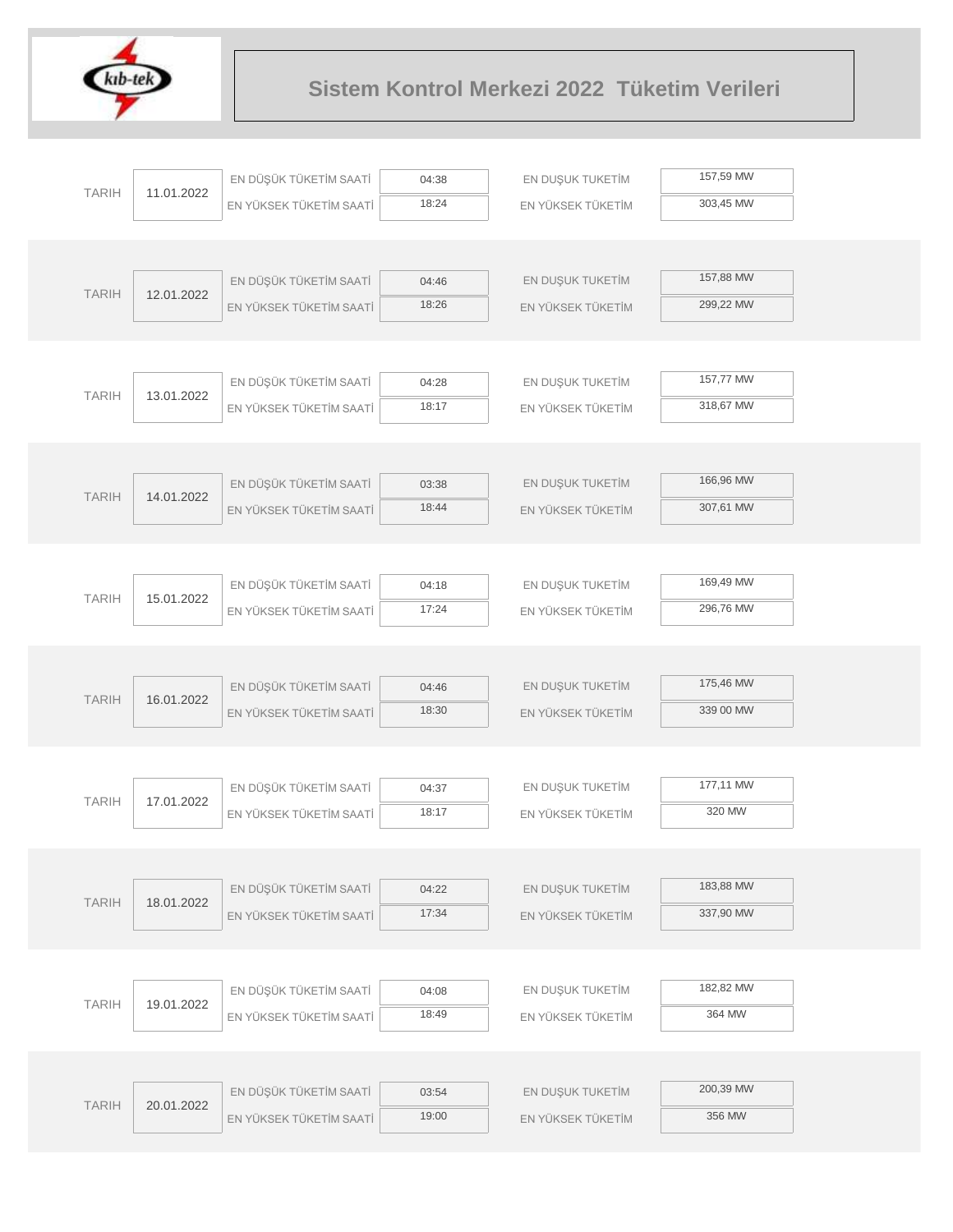

|              |            | EN DÜŞÜK TÜKETİM SAATİ  | 04:45 | EN DUŞUK TUKETİM  | 194,35 MW |
|--------------|------------|-------------------------|-------|-------------------|-----------|
| <b>TARIH</b> | 21.01.2022 | EN YÜKSEK TÜKETİM SAATİ | 18:20 | EN YÜKSEK TÜKETİM | 343 MW    |
|              |            |                         |       |                   |           |
|              |            |                         |       |                   |           |
|              |            | EN DÜŞÜK TÜKETİM SAATİ  | 04:02 | EN DUŞUK TUKETİM  | 193,18 MW |
| <b>TARIH</b> | 22.01.2022 | EN YÜKSEK TÜKETİM SAATİ | 18:14 | EN YÜKSEK TÜKETİM | 327,99 MW |
|              |            |                         |       |                   |           |
|              |            |                         |       |                   |           |
|              |            | EN DÜŞÜK TÜKETİM SAATİ  | 04:04 | EN DUŞUK TUKETİM  | 182,14 MW |
| <b>TARIH</b> | 23.01.2022 | EN YÜKSEK TÜKETİM SAATİ | 18:48 | EN YÜKSEK TÜKETİM | 332,96 MW |
|              |            |                         |       |                   |           |
|              |            |                         |       |                   |           |
|              |            | EN DÜŞÜK TÜKETİM SAATİ  | 04:47 | EN DUŞUK TUKETİM  | 190,74 MW |
| <b>TARIH</b> | 24.01.2022 | EN YÜKSEK TÜKETİM SAATİ | 18:36 | EN YÜKSEK TÜKETİM | 367 MW    |
|              |            |                         |       |                   |           |
|              |            |                         |       |                   |           |
|              |            | EN DÜŞÜK TÜKETİM SAATİ  | 04:16 | EN DUŞUK TUKETİM  | 196,20 MW |
| <b>TARIH</b> | 25.01.2022 | EN YÜKSEK TÜKETİM SAATİ | 18:30 | EN YÜKSEK TÜKETİM | 361 MW    |
|              |            |                         |       |                   |           |
|              |            |                         |       |                   |           |
|              |            | EN DÜŞÜK TÜKETİM SAATİ  | 04:03 | EN DUŞUK TUKETİM  | 196,96 MW |
| <b>TARIH</b> | 26.01.2022 | EN YÜKSEK TÜKETİM SAATİ | 18:29 | EN YÜKSEK TÜKETİM | 374 MW    |
|              |            |                         |       |                   |           |
|              |            |                         |       |                   |           |
|              |            | EN DÜŞÜK TÜKETİM SAATİ  | 04:29 | EN DUŞUK TUKETİM  | 203,68 MW |
| <b>TARIH</b> | 27.01.2022 | EN YÜKSEK TÜKETİM SAATİ | 18:30 | EN YÜKSEK TÜKETİM | 366,15 MW |
|              |            |                         |       |                   |           |
|              |            |                         |       |                   |           |
|              |            | EN DÜŞÜK TÜKETİM SAATİ  | 04:56 | EN DUŞUK TUKETİM  | 205,87 MW |
| <b>TARIH</b> | 28.01.2022 | EN YÜKSEK TÜKETİM SAATİ | 18:30 | EN YÜKSEK TÜKETİM | 360 MW    |
|              |            |                         |       |                   |           |
|              |            |                         |       |                   |           |
|              |            | EN DÜŞÜK TÜKETİM SAATİ  | 04:24 | EN DUŞUK TUKETİM  | 203,96 MW |
| <b>TARIH</b> | 29.01.2022 | EN YÜKSEK TÜKETİM SAATİ | 18:13 | EN YÜKSEK TÜKETİM | 341,39 MW |
|              |            |                         |       |                   |           |
|              |            |                         |       |                   |           |
|              |            | EN DÜŞÜK TÜKETİM SAATİ  | 05:05 | EN DUŞUK TUKETİM  | 192,26 MW |
| <b>TARIH</b> | 30.01.2022 | EN YÜKSEK TÜKETİM SAATİ | 18:30 | EN YÜKSEK TÜKETİM | 327 MW    |
|              |            |                         |       |                   |           |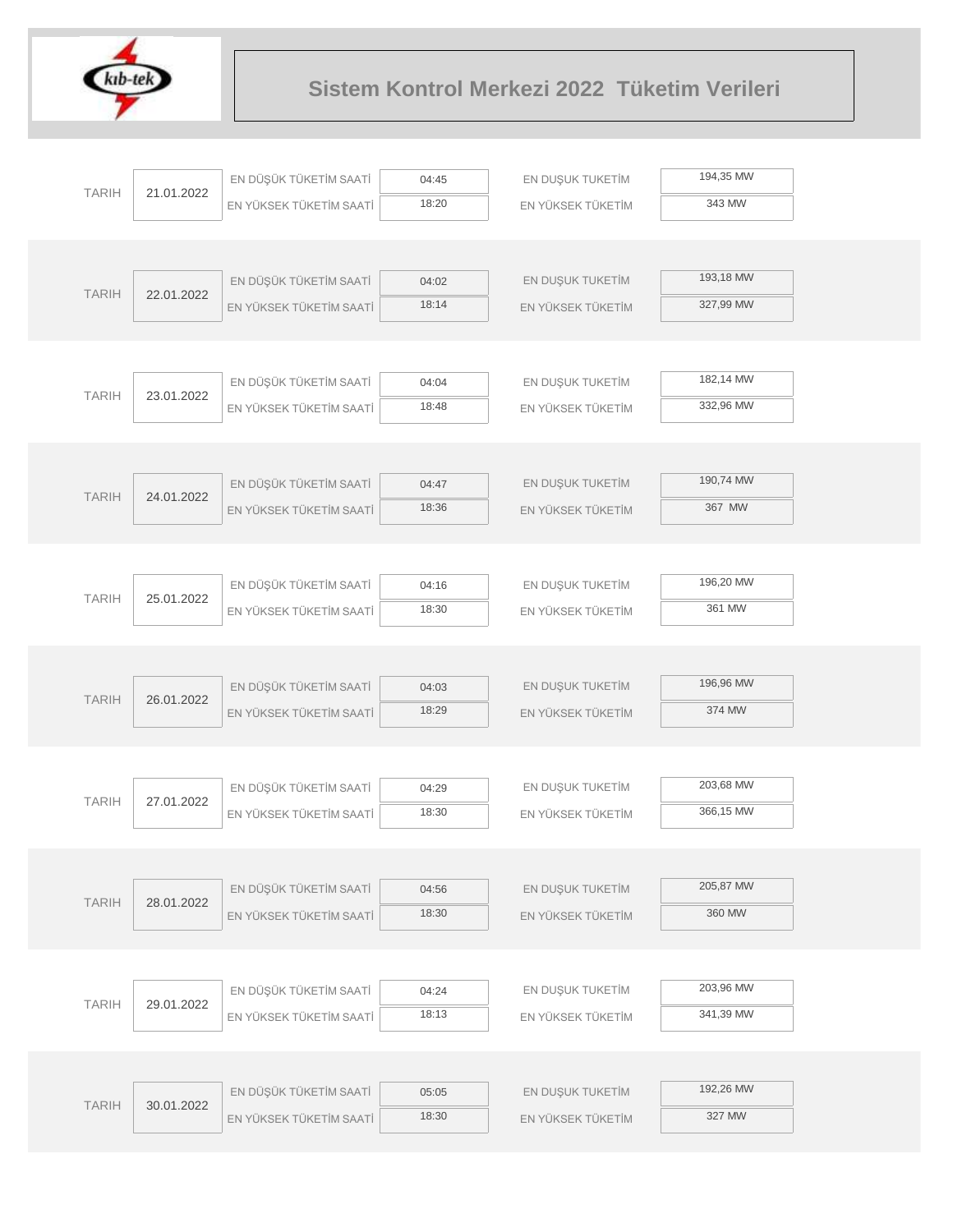

| <b>TARIH</b> |            | EN DÜŞÜK TÜKETİM SAATİ  | 04:25          | EN DUŞUK TUKETİM  | 185,01 MW |
|--------------|------------|-------------------------|----------------|-------------------|-----------|
|              | 31.01.2022 | EN YÜKSEK TÜKETİM SAATİ | 18:15          | EN YÜKSEK TÜKETİM | 344 MW    |
|              |            |                         |                |                   |           |
|              |            |                         |                |                   |           |
| <b>TARIH</b> | 01.02.2022 | EN DÜŞÜK TÜKETİM SAATİ  | 04:25          | EN DUŞUK TUKETİM  | 194,90 MW |
|              |            | EN YÜKSEK TÜKETİM SAATİ | 18:36          | EN YÜKSEK TÜKETİM | 326,13 MW |
|              |            |                         |                |                   |           |
|              |            |                         |                |                   |           |
| <b>TARIH</b> | 02.02.2022 | EN DÜŞÜK TÜKETİM SAATİ  | 04:43          | EN DUŞUK TUKETİM  | 184,34 MW |
|              |            | EN YÜKSEK TÜKETİM SAATİ | 18:49          | EN YÜKSEK TÜKETİM | 314,39 MW |
|              |            |                         |                |                   |           |
|              |            |                         |                |                   |           |
| <b>TARIH</b> | 03.02.2022 | EN DÜŞÜK TÜKETİM SAATİ  | 04:27          | EN DUŞUK TUKETİM  | 176,16 MW |
|              |            | EN YÜKSEK TÜKETİM SAATİ | 18:39          | EN YÜKSEK TÜKETİM | 321,84 MW |
|              |            |                         |                |                   |           |
|              |            |                         |                |                   |           |
| <b>TARIH</b> | 04.02.2022 | EN DÜŞÜK TÜKETİM SAATİ  | 04:00          | EN DUŞUK TUKETİM  | 177,14 MW |
|              |            | EN YÜKSEK TÜKETİM SAATİ | 18:45          | EN YÜKSEK TÜKETİM | 325,60 MW |
|              |            |                         |                |                   |           |
|              |            |                         |                |                   |           |
| <b>TARIH</b> | 05.02.2022 | EN DÜŞÜK TÜKETİM SAATİ  | 13:01          | EN DUŞUK TUKETİM  | 157,49 MW |
|              |            | EN YÜKSEK TÜKETİM SAATİ | 18:14          | EN YÜKSEK TÜKETİM | 310 MW    |
|              |            |                         |                |                   |           |
|              |            |                         |                |                   | 175,18 MW |
| <b>TARIH</b> | 06.02.2022 | EN DÜŞÜK TÜKETİM SAATİ  | 08:50<br>18:54 | EN DUŞUK TUKETİM  | 297,20 MW |
|              |            | EN YÜKSEK TÜKETİM SAATİ |                | EN YÜKSEK TÜKETİM |           |
|              |            |                         |                |                   |           |
|              |            | EN DÜŞÜK TÜKETİM SAATİ  | 12:05          | EN DUŞUK TUKETİM  | 165,07 MW |
| <b>TARIH</b> | 07.02.2022 | EN YÜKSEK TÜKETİM SAATİ | 19:22          | EN YÜKSEK TÜKETİM | 300,30 MW |
|              |            |                         |                |                   |           |
|              |            |                         |                |                   |           |
|              |            | EN DÜŞÜK TÜKETİM SAATİ  | 12:56          | EN DUŞUK TUKETİM  | 148,54 MW |
| <b>TARIH</b> | 08.02.2022 | EN YÜKSEK TÜKETİM SAATİ | 19:02          | EN YÜKSEK TÜKETİM | 291,81 MW |
|              |            |                         |                |                   |           |
|              |            |                         |                |                   |           |
|              |            | EN DÜŞÜK TÜKETİM SAATİ  | 04:25          | EN DUŞUK TUKETİM  | 159,65 MW |
| <b>TARIH</b> | 09.02.2022 | EN YÜKSEK TÜKETİM SAATİ | 18:43          | EN YÜKSEK TÜKETİM | 318,54 MW |
|              |            |                         |                |                   |           |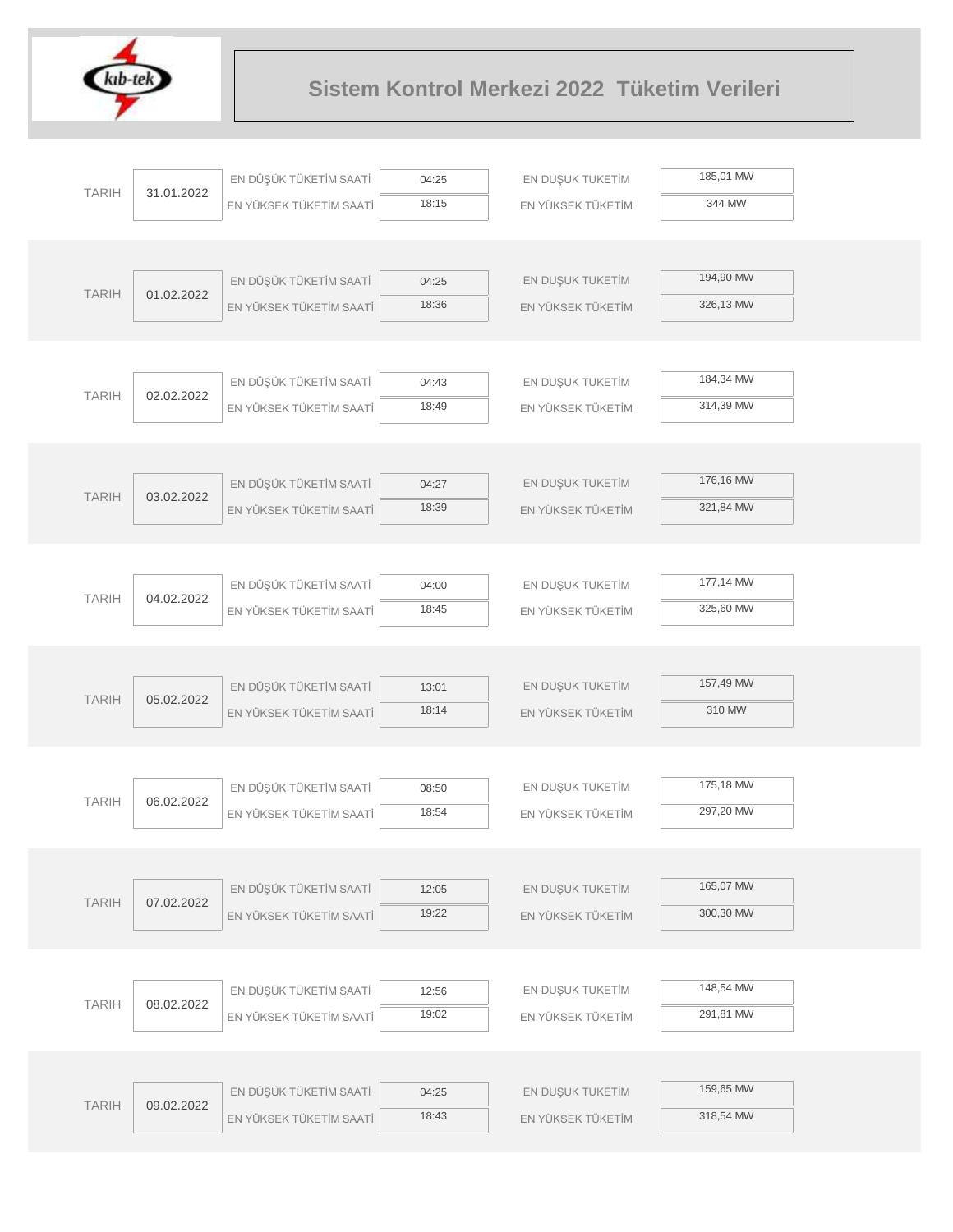

| 176,60 MW<br>EN DÜŞÜK TÜKETİM SAATİ<br>EN DUŞUK TUKETİM<br>04:29<br><b>TARIH</b><br>10.02.2022<br>18:43<br>322,20 MW<br>EN YÜKSEK TÜKETİM<br>EN YÜKSEK TÜKETİM SAATİ |  |
|----------------------------------------------------------------------------------------------------------------------------------------------------------------------|--|
|                                                                                                                                                                      |  |
|                                                                                                                                                                      |  |
|                                                                                                                                                                      |  |
|                                                                                                                                                                      |  |
| 152,57 MW<br>EN DÜŞÜK TÜKETİM SAATİ<br>EN DUŞUK TUKETİM<br>12:56<br><b>TARIH</b><br>11.02.2022                                                                       |  |
| 19:11<br>302,70 MW<br>EN YÜKSEK TÜKETİM SAATİ<br>EN YÜKSEK TÜKETİM                                                                                                   |  |
|                                                                                                                                                                      |  |
|                                                                                                                                                                      |  |
| 130,96 MW<br>EN DÜŞÜK TÜKETİM SAATİ<br>EN DUŞUK TUKETİM<br>12:59<br><b>TARIH</b><br>12.02.2022                                                                       |  |
| 18:53<br>285,95 MW<br>EN YÜKSEK TÜKETİM SAATİ<br>EN YÜKSEK TÜKETİM                                                                                                   |  |
|                                                                                                                                                                      |  |
|                                                                                                                                                                      |  |
| 126,40 MW<br>EN DÜŞÜK TÜKETİM SAATİ<br>EN DUŞUK TUKETİM<br>11:14<br><b>TARIH</b><br>13.02.2022                                                                       |  |
| 19:02<br>287,29 MW<br>EN YÜKSEK TÜKETİM SAATİ<br>EN YÜKSEK TÜKETİM                                                                                                   |  |
|                                                                                                                                                                      |  |
|                                                                                                                                                                      |  |
| 159,50 MW<br>EN DÜŞÜK TÜKETİM SAATİ<br>EN DUŞUK TUKETİM<br>04:34<br><b>TARIH</b><br>14.02.2022                                                                       |  |
| 18:53<br>293,53 MW<br>EN YÜKSEK TÜKETİM SAATİ<br>EN YÜKSEK TÜKETİM                                                                                                   |  |
|                                                                                                                                                                      |  |
|                                                                                                                                                                      |  |
| 161,26 MW<br>EN DÜŞÜK TÜKETİM SAATİ<br>EN DUŞUK TUKETİM<br>04:32<br><b>TARIH</b><br>15.02.2022                                                                       |  |
| 14:43<br>296,43 MW<br>EN YÜKSEK TÜKETİM SAATİ<br>EN YÜKSEK TÜKETİM                                                                                                   |  |
|                                                                                                                                                                      |  |
| 139,76 MW                                                                                                                                                            |  |
| EN DÜŞÜK TÜKETİM SAATİ<br>EN DUŞUK TUKETİM<br>12:56<br><b>TARIH</b><br>16.02.2022                                                                                    |  |
| 19:23<br>293,98 MW<br>EN YÜKSEK TÜKETİM SAATİ<br>EN YÜKSEK TÜKETİM                                                                                                   |  |
|                                                                                                                                                                      |  |
| 165,66 MW<br>EN DÜŞÜK TÜKETİM SAATİ<br>EN DUŞUK TUKETİM                                                                                                              |  |
| 03:59<br><b>TARIH</b><br>17.02.2022<br>306,79 MW<br>19:23                                                                                                            |  |
| EN YÜKSEK TÜKETİM SAATİ<br>EN YÜKSEK TÜKETİM                                                                                                                         |  |
|                                                                                                                                                                      |  |
| 143,10 MW<br>EN DÜŞÜK TÜKETİM SAATİ<br>EN DUŞUK TUKETİM<br>12:57                                                                                                     |  |
| <b>TARIH</b><br>18.02.2022<br>291,31 MW<br>19:18<br>EN YÜKSEK TÜKETİM SAATİ<br>EN YÜKSEK TÜKETİM                                                                     |  |
|                                                                                                                                                                      |  |
|                                                                                                                                                                      |  |
|                                                                                                                                                                      |  |
| 154,54 MW                                                                                                                                                            |  |
| EN DÜŞÜK TÜKETİM SAATİ<br>EN DUŞUK TUKETİM<br>13:52<br><b>TARIH</b><br>19.02.2022<br>279,89 MW<br>18:49<br>EN YÜKSEK TÜKETİM SAATİ<br>EN YÜKSEK TÜKETİM              |  |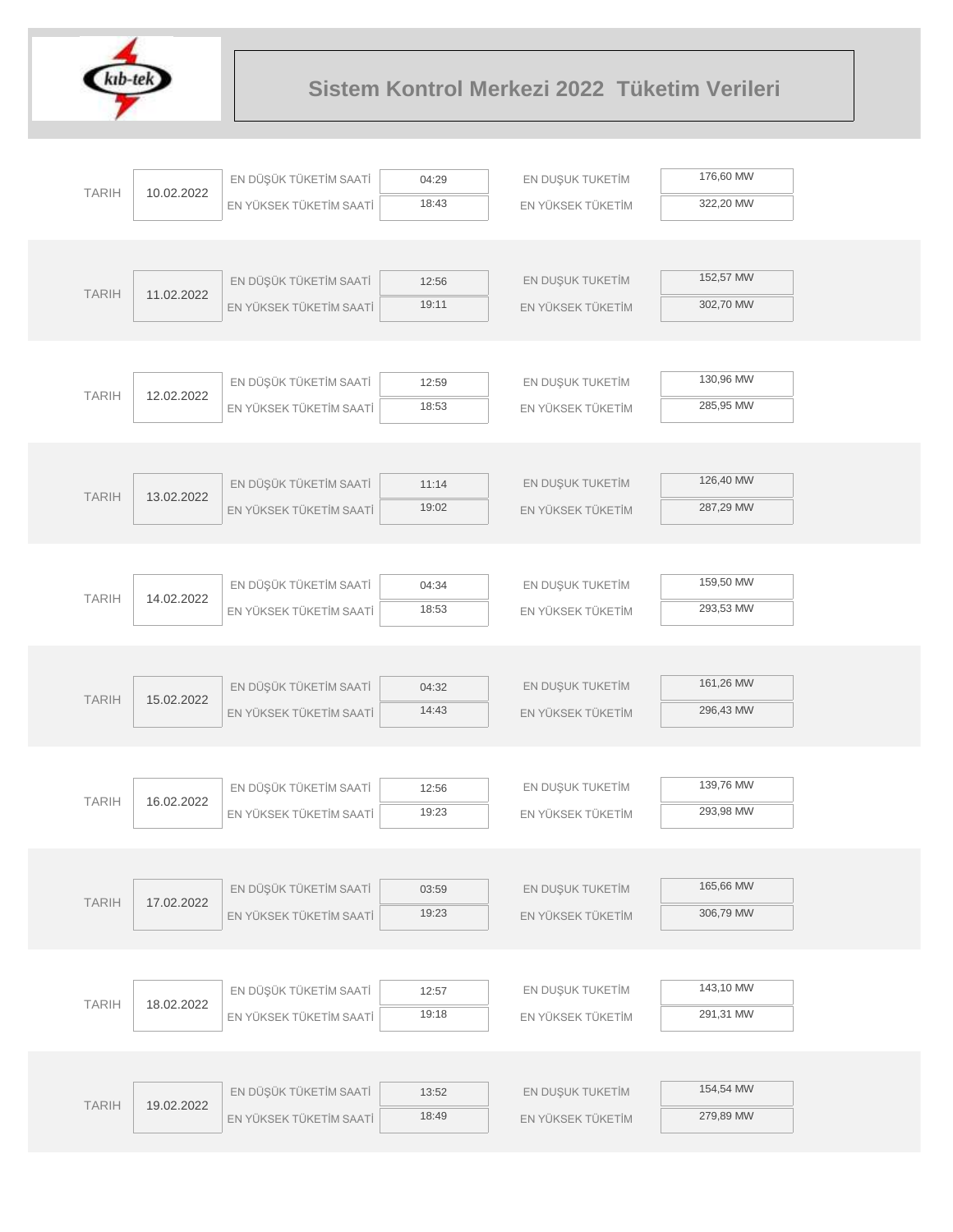

|              |            | EN DÜŞÜK TÜKETİM SAATİ  | 12:41 | EN DUŞUK TUKETİM  | 116,75 MW |
|--------------|------------|-------------------------|-------|-------------------|-----------|
| <b>TARIH</b> | 20.02.2022 | EN YÜKSEK TÜKETİM SAATİ | 19:12 | EN YÜKSEK TÜKETİM | 270,96 MW |
|              |            |                         |       |                   |           |
|              |            |                         |       |                   |           |
|              |            | EN DÜŞÜK TÜKETİM SAATİ  | 12:19 | EN DUŞUK TUKETİM  | 147,72 MW |
| <b>TARIH</b> | 21.02.2022 | EN YÜKSEK TÜKETİM SAATİ | 19:24 | EN YÜKSEK TÜKETİM | 285,91 MW |
|              |            |                         |       |                   |           |
|              |            |                         |       |                   |           |
|              |            | EN DÜŞÜK TÜKETİM SAATİ  | 12:56 | EN DUŞUK TUKETİM  | 145,77 MW |
| <b>TARIH</b> | 22.02.2022 | EN YÜKSEK TÜKETİM SAATİ | 19:27 | EN YÜKSEK TÜKETİM | 267,80 MW |
|              |            |                         |       |                   |           |
|              |            |                         |       |                   |           |
|              |            | EN DÜŞÜK TÜKETİM SAATİ  | 12:53 | EN DUŞUK TUKETİM  | 144,37 MW |
| <b>TARIH</b> | 23.02.2022 | EN YÜKSEK TÜKETİM SAATİ | 18:37 | EN YÜKSEK TÜKETİM | 264,12 MW |
|              |            |                         |       |                   |           |
|              |            |                         |       |                   |           |
|              |            | EN DÜŞÜK TÜKETİM SAATİ  | 03:50 | EN DUŞUK TUKETİM  | 145,25 MW |
| <b>TARIH</b> | 24.02.2022 | EN YÜKSEK TÜKETİM SAATİ | 19:14 | EN YÜKSEK TÜKETİM | 265,23 MW |
|              |            |                         |       |                   |           |
|              |            |                         |       |                   |           |
|              |            | EN DÜŞÜK TÜKETİM SAATİ  | 03:43 | EN DUŞUK TUKETİM  | 151,50 MW |
| <b>TARIH</b> | 25.02.2022 | EN YÜKSEK TÜKETİM SAATİ | 18:56 | EN YÜKSEK TÜKETİM | 274,89 MW |
|              |            |                         |       |                   |           |
|              |            |                         |       |                   |           |
|              |            | EN DÜŞÜK TÜKETİM SAATİ  | 12:41 | EN DUŞUK TUKETİM  | 133,54 MW |
| <b>TARIH</b> | 26.02.2022 | EN YÜKSEK TÜKETİM SAATİ | 18:34 | EN YÜKSEK TÜKETİM | 257,51 MW |
|              |            |                         |       |                   |           |
|              |            |                         |       |                   |           |
|              |            | EN DÜŞÜK TÜKETİM SAATİ  | 12:48 | EN DUŞUK TUKETİM  | 140,63 MW |
| <b>TARIH</b> | 27.02.2022 | EN YÜKSEK TÜKETİM SAATİ | 19:20 | EN YÜKSEK TÜKETİM | 266,98 MW |
|              |            |                         |       |                   |           |
|              |            |                         |       |                   |           |
|              |            | EN DÜŞÜK TÜKETİM SAATİ  | 13:02 | EN DUŞUK TUKETİM  | 132,44 MW |
| <b>TARIH</b> | 28.02.2022 | EN YÜKSEK TÜKETİM SAATİ | 19:37 | EN YÜKSEK TÜKETİM | 259,40 MW |
|              |            |                         |       |                   |           |
|              |            |                         |       |                   |           |
|              |            | EN DÜŞÜK TÜKETİM SAATİ  | 04:28 | EN DUŞUK TUKETİM  | 143,92 MW |
| <b>TARIH</b> | 01.03.2022 | EN YÜKSEK TÜKETİM SAATİ | 18:34 | EN YÜKSEK TÜKETİM | 265,38 MW |
|              |            |                         |       |                   |           |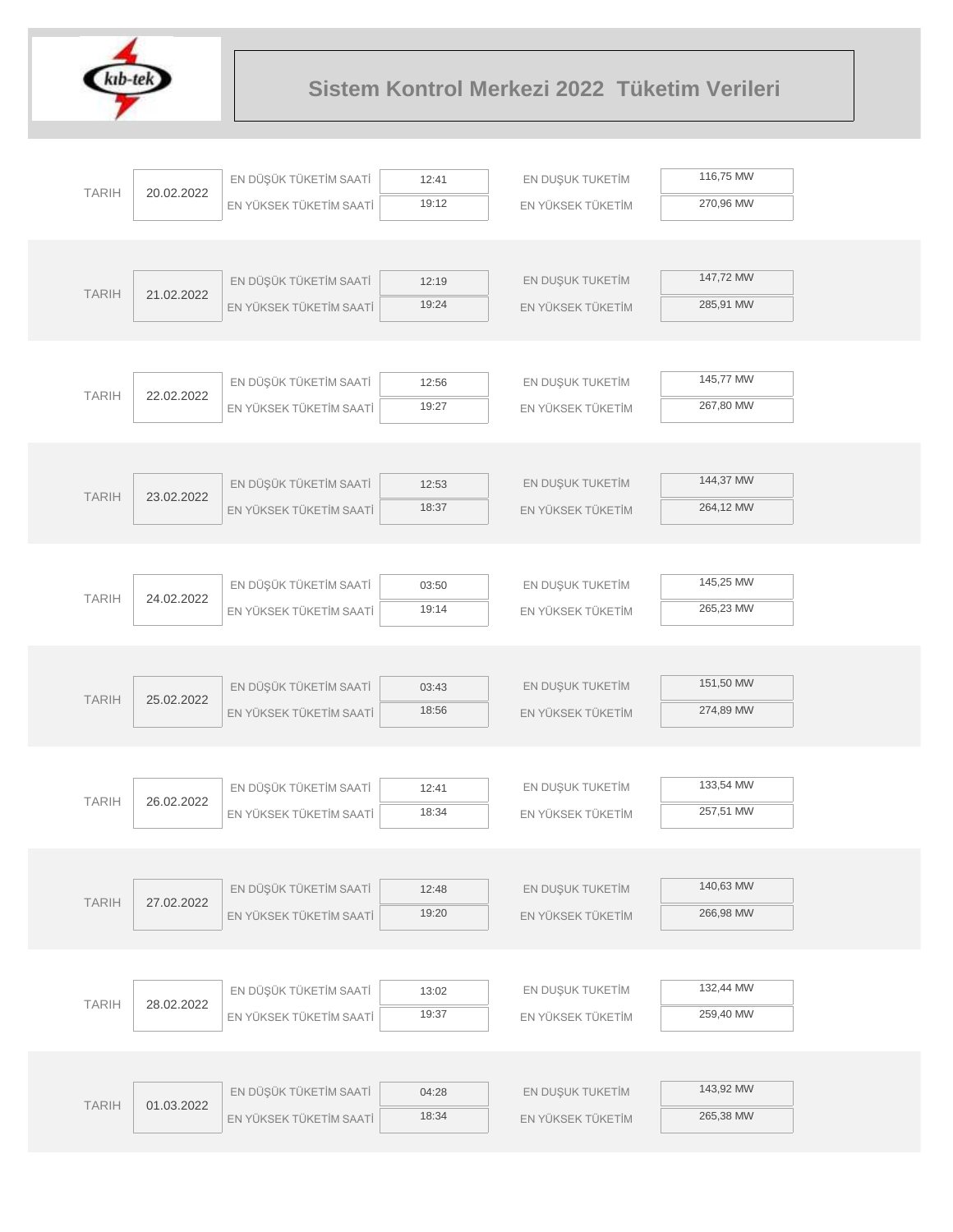

|              |            | EN DÜŞÜK TÜKETİM SAATİ  | 04:02          | EN DUŞUK TUKETİM  | 145,89 MW |  |
|--------------|------------|-------------------------|----------------|-------------------|-----------|--|
| <b>TARIH</b> | 02.03.2022 | EN YÜKSEK TÜKETİM SAATİ | 18:37          | EN YÜKSEK TÜKETİM | 275,65 MW |  |
|              |            |                         |                |                   |           |  |
|              |            |                         |                |                   |           |  |
| <b>TARIH</b> | 03.03.2022 | EN DÜŞÜK TÜKETİM SAATİ  | 12:55          | EN DUŞUK TUKETİM  | 150,66 MW |  |
|              |            | EN YÜKSEK TÜKETİM SAATİ | 18:45          | EN YÜKSEK TÜKETİM | 293,04 MW |  |
|              |            |                         |                |                   |           |  |
|              |            |                         |                |                   |           |  |
| <b>TARIH</b> | 04.03.2022 | EN DÜŞÜK TÜKETİM SAATİ  | 11:49          | EN DUŞUK TUKETİM  | 146,70 MW |  |
|              |            | EN YÜKSEK TÜKETİM SAATİ | 18:59          | EN YÜKSEK TÜKETİM | 287,94 MW |  |
|              |            |                         |                |                   |           |  |
|              |            |                         |                |                   |           |  |
| <b>TARIH</b> | 05.03.2022 | EN DÜŞÜK TÜKETİM SAATİ  | 12:51          | EN DUŞUK TUKETİM  | 139,23 MW |  |
|              |            | EN YÜKSEK TÜKETİM SAATİ | 18:50          | EN YÜKSEK TÜKETİM | 267,90 MW |  |
|              |            |                         |                |                   |           |  |
|              |            |                         |                |                   | 152,42 MW |  |
| <b>TARIH</b> | 06.03.2022 | EN DÜŞÜK TÜKETİM SAATİ  | 04:37<br>19:15 | EN DUŞUK TUKETİM  | 273,90 MW |  |
|              |            | EN YÜKSEK TÜKETİM SAATİ |                | EN YÜKSEK TÜKETİM |           |  |
|              |            |                         |                |                   |           |  |
|              |            | EN DÜŞÜK TÜKETİM SAATİ  | 12:04          | EN DUŞUK TUKETİM  | 139,68 MW |  |
| <b>TARIH</b> | 07.03.2022 | EN YÜKSEK TÜKETİM SAATİ | 19:19          | EN YÜKSEK TÜKETİM | 269,06 MW |  |
|              |            |                         |                |                   |           |  |
|              |            |                         |                |                   |           |  |
|              |            | EN DÜŞÜK TÜKETİM SAATİ  | 12:46          | EN DUŞUK TUKETİM  | 124,55 MW |  |
| <b>TARIH</b> | 08.03.2022 | EN YÜKSEK TÜKETİM SAATİ | 18:22          | EN YÜKSEK TÜKETİM | 264,60 MW |  |
|              |            |                         |                |                   |           |  |
|              |            |                         |                |                   |           |  |
| <b>TARIH</b> | 09.03.2022 | EN DÜŞÜK TÜKETİM SAATİ  | 03:32          | EN DUŞUK TUKETİM  | 146,02 MW |  |
|              |            | EN YÜKSEK TÜKETİM SAATİ | 19:31          | EN YÜKSEK TÜKETİM | 274,28 MW |  |
|              |            |                         |                |                   |           |  |
|              |            |                         |                |                   |           |  |
| <b>TARIH</b> | 10.03.2022 | EN DÜŞÜK TÜKETİM SAATİ  | 03:53          | EN DUŞUK TUKETİM  | 152,62 MW |  |
|              |            | EN YÜKSEK TÜKETİM SAATİ | 19:22          | EN YÜKSEK TÜKETİM | 292,08 MW |  |
|              |            |                         |                |                   |           |  |
|              |            |                         |                |                   |           |  |
| <b>TARIH</b> | 11.03.2022 | EN DÜŞÜK TÜKETİM SAATİ  | 03:06          | EN DUŞUK TUKETİM  | 162,11 MW |  |
|              |            | EN YÜKSEK TÜKETİM SAATİ | 18:55          | EN YÜKSEK TÜKETİM | 321 MW    |  |
|              |            |                         |                |                   |           |  |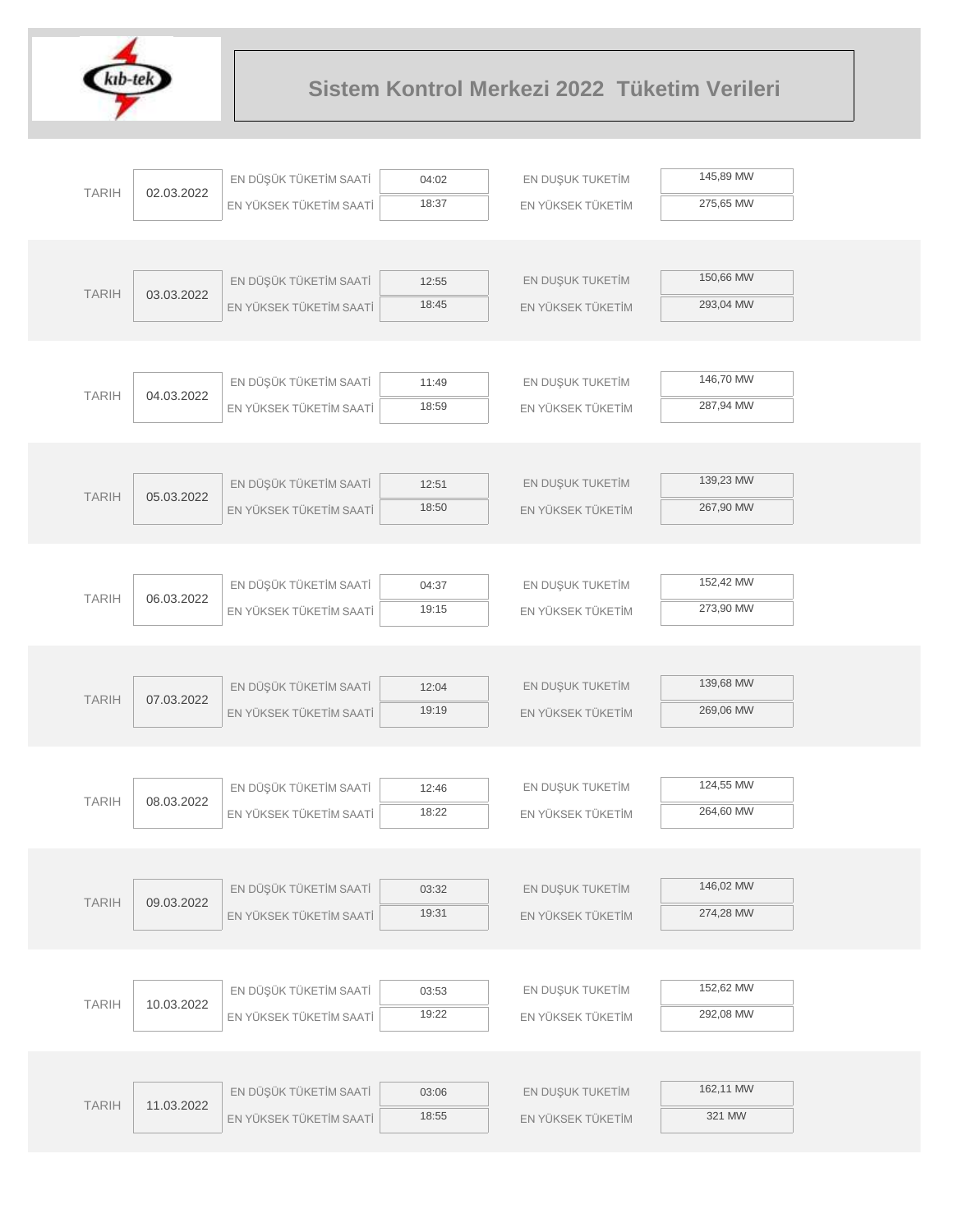

| <b>TARIH</b> | 12.03.2022 | EN DÜŞÜK TÜKETİM SAATİ  | 03:57          | EN DUŞUK TUKETİM  | 178,50 MW |
|--------------|------------|-------------------------|----------------|-------------------|-----------|
|              |            | EN YÜKSEK TÜKETİM SAATİ | 18:15          | EN YÜKSEK TÜKETİM | 328 MW    |
|              |            |                         |                |                   |           |
|              |            |                         |                |                   |           |
| <b>TARIH</b> | 13.03.2022 | EN DÜŞÜK TÜKETİM SAATİ  | 04:05          | EN DUŞUK TUKETİM  | 178,95 MW |
|              |            | EN YÜKSEK TÜKETİM SAATİ | 19:30          | EN YÜKSEK TÜKETİM | 348 MW    |
|              |            |                         |                |                   |           |
|              |            |                         |                |                   | 191,15 MW |
| <b>TARIH</b> | 14.03.2022 | EN DÜŞÜK TÜKETİM SAATİ  | 04:05          | EN DUŞUK TUKETİM  |           |
|              |            | EN YÜKSEK TÜKETİM SAATİ | 21:22          | EN YÜKSEK TÜKETİM | 327,92 MW |
|              |            |                         |                |                   |           |
|              |            | EN DÜŞÜK TÜKETİM SAATİ  | 03:51          | EN DUŞUK TUKETİM  | 188,94 MW |
| <b>TARIH</b> | 15.03.2022 | EN YÜKSEK TÜKETİM SAATİ | 18:45          | EN YÜKSEK TÜKETİM | 338,7 MW  |
|              |            |                         |                |                   |           |
|              |            |                         |                |                   |           |
|              |            | EN DÜŞÜK TÜKETİM SAATİ  | 12:16          | EN DUŞUK TUKETİM  | 173,49 MW |
| <b>TARIH</b> | 16.03.2022 | EN YÜKSEK TÜKETİM SAATİ | 19:00          | EN YÜKSEK TÜKETİM | 342 MW    |
|              |            |                         |                |                   |           |
|              |            |                         |                |                   |           |
|              |            | EN DÜŞÜK TÜKETİM SAATİ  | 04:01          | EN DUŞUK TUKETİM  | 186,02 MW |
| <b>TARIH</b> | 17.03.2022 | EN YÜKSEK TÜKETİM SAATİ | 18:55          | EN YÜKSEK TÜKETİM | 344 MW    |
|              |            |                         |                |                   |           |
|              |            |                         |                |                   |           |
| <b>TARIH</b> | 18.03.2022 | EN DÜŞÜK TÜKETİM SAATİ  | 13:16          | EN DUŞUK TUKETİM  | 176,70 MW |
|              |            | EN YÜKSEK TÜKETİM SAATİ | 18:30          | EN YÜKSEK TÜKETİM | 340 MW    |
|              |            |                         |                |                   |           |
|              |            |                         |                |                   |           |
| <b>TARIH</b> | 19.03.2022 | EN DÜŞÜK TÜKETİM SAATİ  | 04:04          | EN DUŞUK TUKETİM  | 182,60 MW |
|              |            | EN YÜKSEK TÜKETİM SAATİ | 18:30          | EN YÜKSEK TÜKETİM | 349,44 MW |
|              |            |                         |                |                   |           |
|              |            | EN DÜŞÜK TÜKETİM SAATİ  |                | EN DUŞUK TUKETİM  | 176,40 MW |
| <b>TARIH</b> | 20.03.2022 | EN YÜKSEK TÜKETİM SAATİ | 12:38<br>19:30 | EN YÜKSEK TÜKETİM | 335 MW    |
|              |            |                         |                |                   |           |
|              |            |                         |                |                   |           |
|              |            | EN DÜŞÜK TÜKETİM SAATİ  | 03:59          | EN DUŞUK TUKETİM  | 191,07 MW |
| <b>TARIH</b> | 21.03.2022 | EN YÜKSEK TÜKETİM SAATİ | 18:30          | EN YÜKSEK TÜKETİM | 334 MW    |
|              |            |                         |                |                   |           |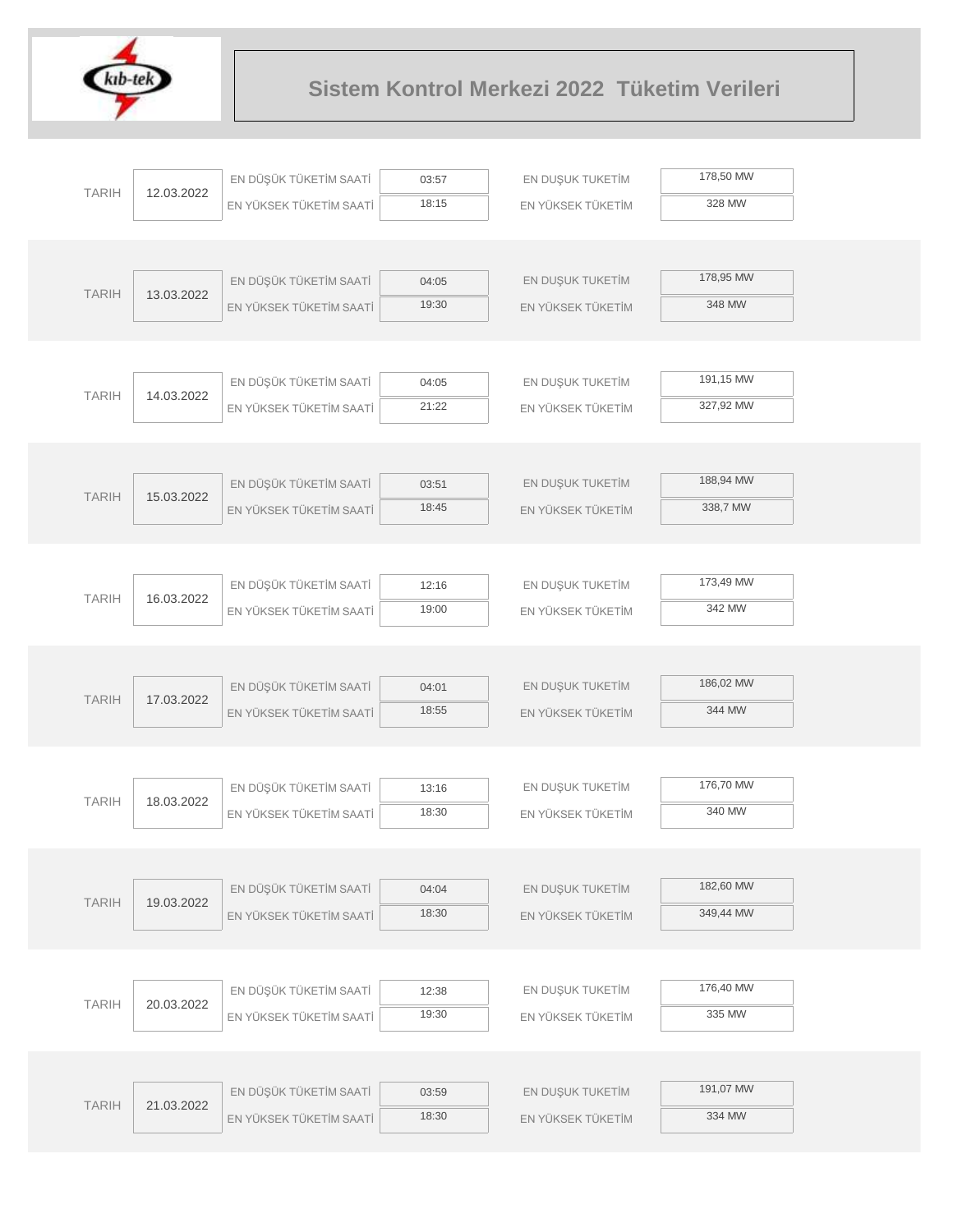

|  |              | EN DÜŞÜK TÜKETİM SAATİ | 04:04                   | EN DUŞUK TUKETİM | 185,72 MW         |           |
|--|--------------|------------------------|-------------------------|------------------|-------------------|-----------|
|  | <b>TARIH</b> | 22.03.2022             | EN YÜKSEK TÜKETİM SAATİ | 18:45            | EN YÜKSEK TÜKETİM | 342 MW    |
|  |              |                        |                         |                  |                   |           |
|  |              |                        |                         |                  |                   |           |
|  | <b>TARIH</b> | 23.03.2022             | EN DÜŞÜK TÜKETİM SAATİ  | 03:50            | EN DUŞUK TUKETİM  | 186,67 MW |
|  |              |                        | EN YÜKSEK TÜKETİM SAATİ | 19:07            | EN YÜKSEK TÜKETİM | 338 MW    |
|  |              |                        |                         |                  |                   |           |
|  |              |                        |                         |                  |                   |           |
|  | <b>TARIH</b> | 24.03.2022             | EN DÜŞÜK TÜKETİM SAATİ  | 03:48            | EN DUŞUK TUKETİM  | 185,49 MW |
|  |              |                        | EN YÜKSEK TÜKETİM SAATİ | 20:00            | EN YÜKSEK TÜKETİM | 340 MW    |
|  |              |                        |                         |                  |                   |           |
|  |              |                        |                         |                  |                   |           |
|  | <b>TARIH</b> | 25.03.2022             | EN DÜŞÜK TÜKETİM SAATİ  | 12:50            | EN DUŞUK TUKETİM  | 150,74 MW |
|  |              |                        | EN YÜKSEK TÜKETİM SAATİ | 19:15            | EN YÜKSEK TÜKETİM | 301,5 MW  |
|  |              |                        |                         |                  |                   |           |
|  |              |                        | EN DÜŞÜK TÜKETİM SAATİ  | 11:49            | EN DUŞUK TUKETİM  | 135,43 MW |
|  | <b>TARIH</b> | 26.03.2022             | EN YÜKSEK TÜKETİM SAATİ | 19:15            | EN YÜKSEK TÜKETİM | 278 MW    |
|  |              |                        |                         |                  |                   |           |
|  |              |                        |                         |                  |                   |           |
|  |              |                        | EN DÜŞÜK TÜKETİM SAATİ  | 13:57            | EN DUŞUK TUKETİM  | 109,18 MW |
|  | <b>TARIH</b> | 27.03.2022             | EN YÜKSEK TÜKETİM SAATİ | 19:40            | EN YÜKSEK TÜKETİM | 292 MW    |
|  |              |                        |                         |                  |                   |           |
|  |              |                        |                         |                  |                   |           |
|  |              |                        | EN DÜŞÜK TÜKETİM SAATİ  | 12:57            | EN DUŞUK TUKETİM  | 125,25 MW |
|  | <b>TARIH</b> | 28.03.2022             | EN YÜKSEK TÜKETİM SAATİ | 21:41            | EN YÜKSEK TÜKETİM | 249,74 MW |
|  |              |                        |                         |                  |                   |           |
|  |              |                        |                         |                  |                   |           |
|  | <b>TARIH</b> | 29.03.2022             | EN DÜŞÜK TÜKETİM SAATİ  | 04:06            | EN DUŞUK TUKETİM  | 149,96 MW |
|  |              |                        | EN YÜKSEK TÜKETİM SAATİ | 19:45            | EN YÜKSEK TÜKETİM | 270,5MW   |
|  |              |                        |                         |                  |                   |           |
|  |              |                        |                         |                  |                   |           |
|  | <b>TARIH</b> | 30.03.2022             | EN DÜŞÜK TÜKETİM SAATİ  | 13:02            | EN DUŞUK TUKETİM  | 113,17 MW |
|  |              |                        | EN YÜKSEK TÜKETİM SAATİ | 20:00            | EN YÜKSEK TÜKETİM | 243,14 MW |
|  |              |                        |                         |                  |                   |           |
|  |              |                        |                         |                  |                   |           |
|  | <b>TARIH</b> | 31.03.2022             | EN DÜŞÜK TÜKETİM SAATİ  | 13:00            | EN DUŞUK TUKETİM  | 110,95 MW |
|  |              |                        | EN YÜKSEK TÜKETİM SAATİ | 19:49            | EN YÜKSEK TÜKETİM | 235,75 MW |
|  |              |                        |                         |                  |                   |           |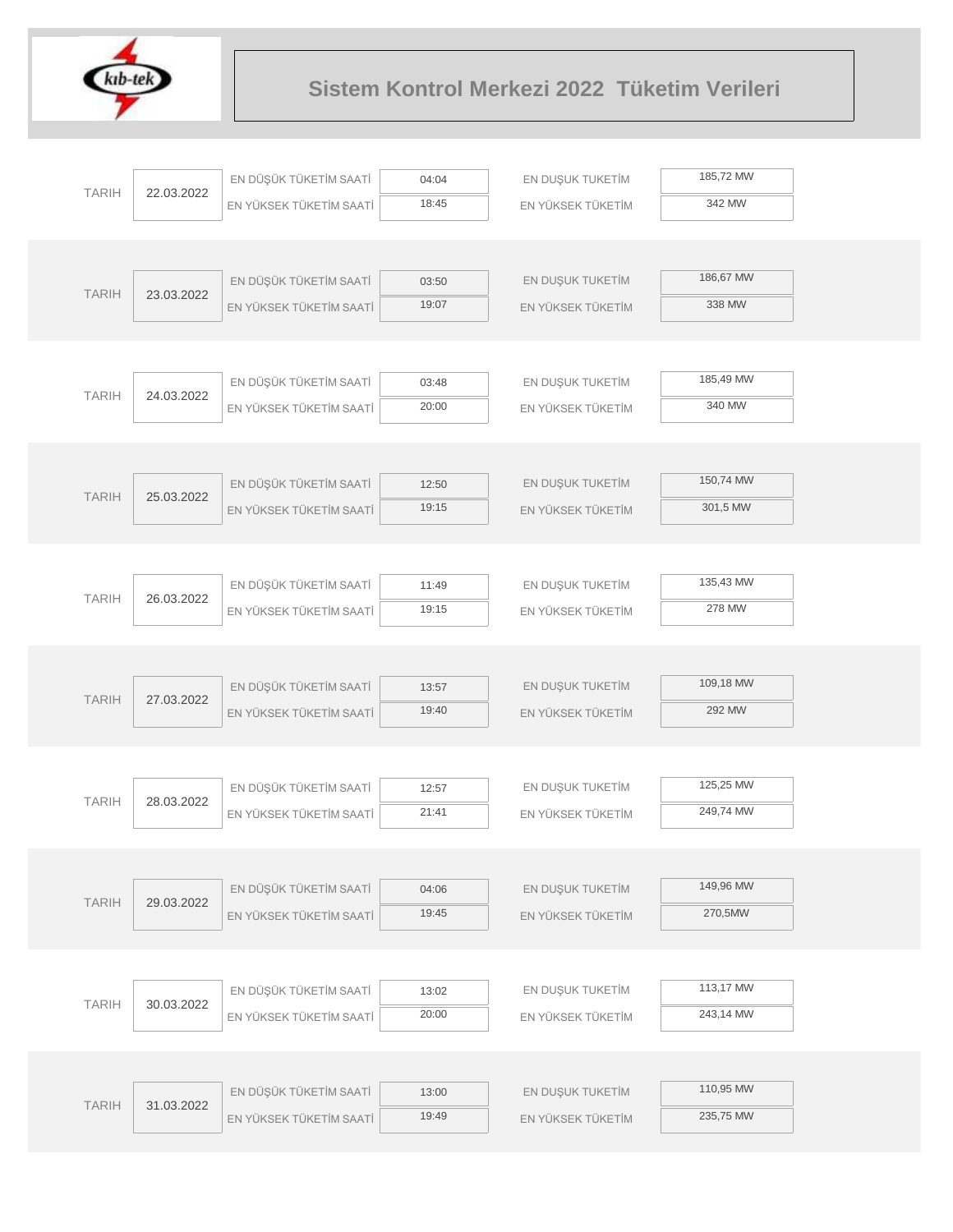

| <b>TARIH</b> |            | EN DÜŞÜK TÜKETİM SAATİ  | 13:56 | EN DUŞUK TUKETİM  | 110,46 MW |
|--------------|------------|-------------------------|-------|-------------------|-----------|
|              | 01.04.2022 | EN YÜKSEK TÜKETİM SAATİ | 20:01 | EN YÜKSEK TÜKETİM | 212,99 MW |
|              |            |                         |       |                   |           |
|              |            |                         |       |                   |           |
|              |            | EN DÜŞÜK TÜKETİM SAATİ  | 13:33 | EN DUŞUK TUKETİM  | 88,09 MW  |
| <b>TARIH</b> | 02.04.2022 | EN YÜKSEK TÜKETİM SAATİ | 19:57 | EN YÜKSEK TÜKETİM | 199,20 MW |
|              |            |                         |       |                   |           |
|              |            |                         |       |                   |           |
| <b>TARIH</b> | 03.04.2022 | EN DÜŞÜK TÜKETİM SAATİ  | 13:02 | EN DUŞUK TUKETİM  | 88 MW     |
|              |            | EN YÜKSEK TÜKETİM SAATİ | 20:25 | EN YÜKSEK TÜKETİM | 201,55 MW |
|              |            |                         |       |                   |           |
|              |            |                         |       |                   |           |
| <b>TARIH</b> | 04.04.2022 | EN DÜŞÜK TÜKETİM SAATİ  | 12:52 | EN DUŞUK TUKETİM  | 97,38 MW  |
|              |            | EN YÜKSEK TÜKETİM SAATİ | 19:45 | EN YÜKSEK TÜKETİM | 198,65 MW |
|              |            |                         |       |                   |           |
|              |            |                         |       |                   |           |
| <b>TARIH</b> | 05.04.2022 | EN DÜŞÜK TÜKETİM SAATİ  | 12:37 | EN DUŞUK TUKETİM  | 105,84 MW |
|              |            | EN YÜKSEK TÜKETİM SAATİ | 19:57 | EN YÜKSEK TÜKETİM | 209,03 MW |
|              |            |                         |       |                   |           |
|              |            | EN DÜŞÜK TÜKETİM SAATİ  | 12:59 | EN DUŞUK TUKETİM  | 101,63 MW |
| <b>TARIH</b> | 06.04.2022 | EN YÜKSEK TÜKETİM SAATİ | 19:57 | EN YÜKSEK TÜKETİM | 204,51 MW |
|              |            |                         |       |                   |           |
|              |            |                         |       |                   |           |
|              |            | EN DÜŞÜK TÜKETİM SAATİ  | 12:57 | EN DUŞUK TUKETİM  | 105,23 MW |
| <b>TARIH</b> | 07.04.2022 | EN YÜKSEK TÜKETİM SAATİ | 19:59 | EN YÜKSEK TÜKETİM | 203,09 MW |
|              |            |                         |       |                   |           |
|              |            |                         |       |                   |           |
|              |            | EN DÜŞÜK TÜKETİM SAATİ  | 13:57 | EN DUŞUK TUKETİM  | 98,73 MW  |
| <b>TARIH</b> | 08.04.2022 | EN YÜKSEK TÜKETİM SAATİ | 19:57 | EN YÜKSEK TÜKETİM | 202,88 MW |
|              |            |                         |       |                   |           |
|              |            |                         |       |                   |           |
|              |            | EN DÜŞÜK TÜKETİM SAATİ  | 12:58 | EN DUŞUK TUKETİM  | 94,76 MW  |
| <b>TARIH</b> | 09.04.2022 | EN YÜKSEK TÜKETİM SAATİ | 19:53 | EN YÜKSEK TÜKETİM | 194,10 MW |
|              |            |                         |       |                   |           |
|              |            |                         |       |                   |           |
| <b>TARIH</b> | 10.04.2022 | EN DÜŞÜK TÜKETİM SAATİ  | 12:19 | EN DUŞUK TUKETİM  | 85,28 MW  |
|              |            | EN YÜKSEK TÜKETİM SAATİ | 20:11 | EN YÜKSEK TÜKETİM | 197,56 MW |
|              |            |                         |       |                   |           |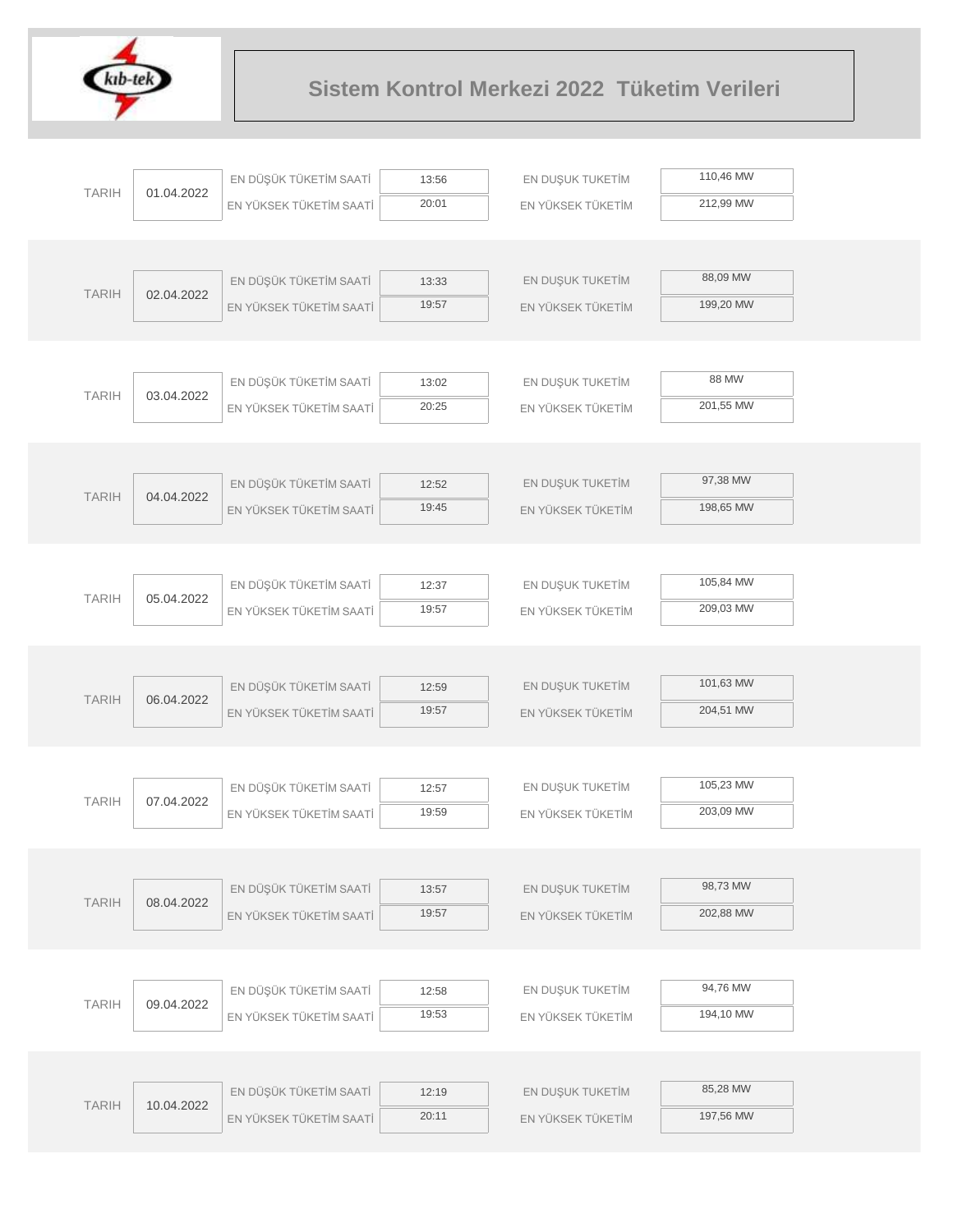

| <b>TARIH</b> |            | EN DÜŞÜK TÜKETİM SAATİ  | 13:31 | EN DUŞUK TUKETİM  | 87,13 MW  |
|--------------|------------|-------------------------|-------|-------------------|-----------|
|              | 11.04.2022 | EN YÜKSEK TÜKETİM SAATİ | 20:06 | EN YÜKSEK TÜKETİM | 208,09 MW |
|              |            |                         |       |                   |           |
|              |            |                         |       |                   |           |
|              |            | EN DÜŞÜK TÜKETİM SAATİ  | 12:48 | EN DUŞUK TUKETİM  | 99,35 MW  |
| <b>TARIH</b> | 12.04.2022 | EN YÜKSEK TÜKETİM SAATİ | 20:10 | EN YÜKSEK TÜKETİM | 208,60 MW |
|              |            |                         |       |                   |           |
|              |            |                         |       |                   |           |
|              |            | EN DÜŞÜK TÜKETİM SAATİ  | 12:49 | EN DUŞUK TUKETİM  | 95,38 MW  |
| <b>TARIH</b> | 13.04.2022 | EN YÜKSEK TÜKETİM SAATİ | 20:08 | EN YÜKSEK TÜKETİM | 208,20 MW |
|              |            |                         |       |                   |           |
|              |            |                         |       |                   |           |
|              |            | EN DÜŞÜK TÜKETİM SAATİ  | 13:04 | EN DUŞUK TUKETİM  | 95,39 MW  |
| <b>TARIH</b> | 14.04.2022 | EN YÜKSEK TÜKETİM SAATİ | 20:15 | EN YÜKSEK TÜKETİM | 211,22 MW |
|              |            |                         |       |                   |           |
|              |            |                         |       |                   |           |
|              |            | EN DÜŞÜK TÜKETİM SAATİ  | 12:51 | EN DUŞUK TUKETİM  | 97,44 MW  |
| <b>TARIH</b> | 15.04.2022 | EN YÜKSEK TÜKETİM SAATİ | 20:02 | EN YÜKSEK TÜKETİM | 198,97 MW |
|              |            |                         |       |                   |           |
|              |            |                         |       |                   |           |
|              |            | EN DÜŞÜK TÜKETİM SAATİ  | 13:00 | EN DUŞUK TUKETİM  | 94,81 MW  |
| <b>TARIH</b> | 16.04.2022 | EN YÜKSEK TÜKETİM SAATİ | 20:09 | EN YÜKSEK TÜKETİM | 195,46 MW |
|              |            |                         |       |                   |           |
|              |            |                         |       |                   |           |
|              |            | EN DÜŞÜK TÜKETİM SAATİ  | 12:39 | EN DUŞUK TUKETİM  | 100,09 MW |
| <b>TARIH</b> | 17.04.2022 | EN YÜKSEK TÜKETİM SAATİ | 19:22 | EN YÜKSEK TÜKETİM | 201,19 MW |
|              |            |                         |       |                   |           |
|              |            |                         |       |                   |           |
|              |            | EN DÜŞÜK TÜKETİM SAATİ  | 12:28 | EN DUŞUK TUKETİM  | 113,84 MW |
| <b>TARIH</b> | 18.04.2022 | EN YÜKSEK TÜKETİM SAATİ | 19:12 | EN YÜKSEK TÜKETİM | 211,43 MW |
|              |            |                         |       |                   |           |
|              |            |                         |       |                   |           |
|              |            | EN DÜŞÜK TÜKETİM SAATİ  | 12:29 | EN DUŞUK TUKETİM  | 103,01 MW |
| <b>TARIH</b> | 19.04.2022 | EN YÜKSEK TÜKETİM SAATİ | 20:05 | EN YÜKSEK TÜKETİM | 208,54 MW |
|              |            |                         |       |                   |           |
|              |            |                         |       |                   |           |
|              |            | EN DÜŞÜK TÜKETİM SAATİ  | 15:53 | EN DUŞUK TUKETİM  | 106,25 MW |
| <b>TARIH</b> | 20.04.2022 | EN YÜKSEK TÜKETİM SAATİ | 20:03 | EN YÜKSEK TÜKETİM | 204,76 MW |
|              |            |                         |       |                   |           |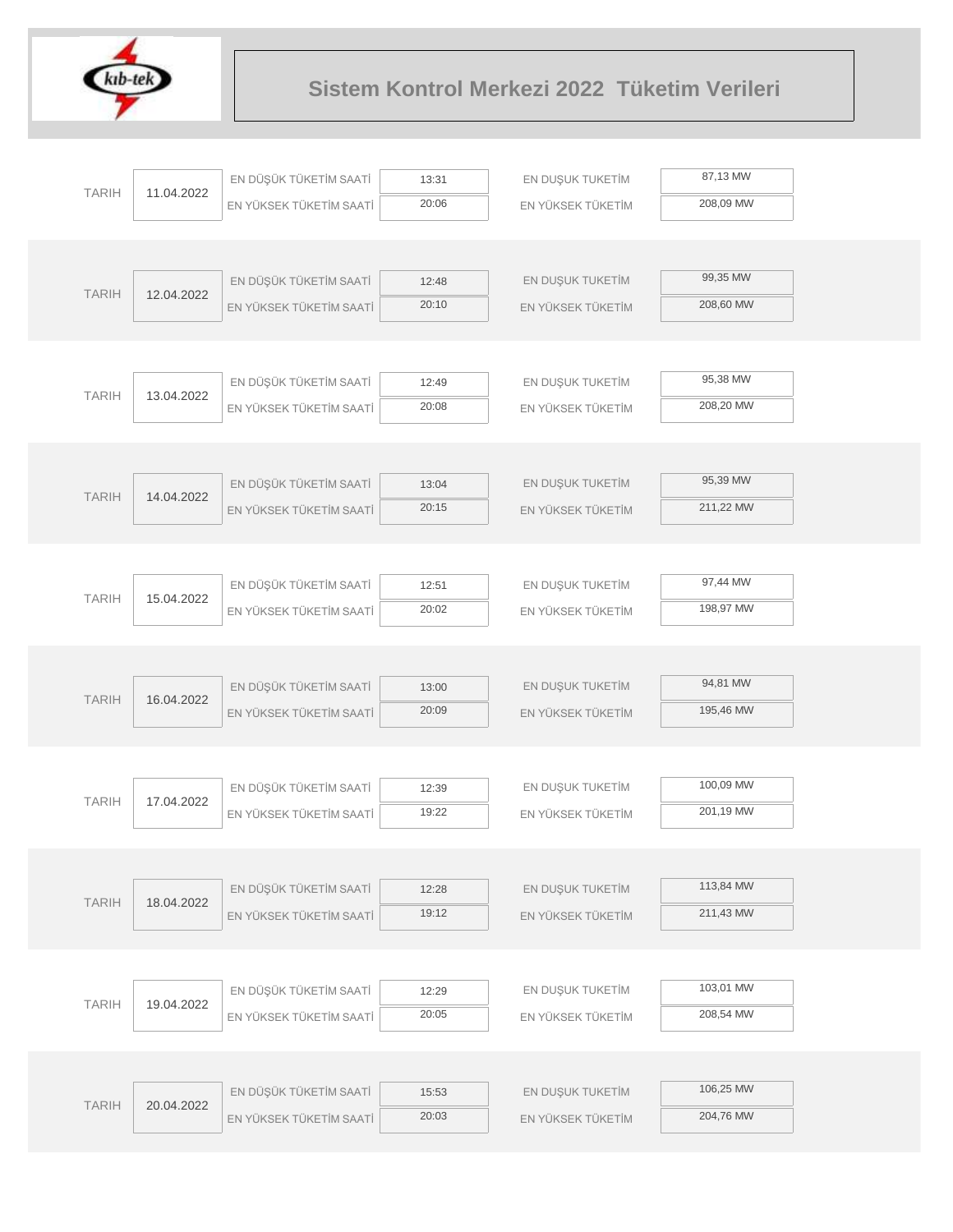

| <b>TARIH</b> | 21.04.2022 | EN DÜŞÜK TÜKETİM SAATİ                            | 12:58          | EN DUŞUK TUKETİM                      | 93,78 MW  |  |
|--------------|------------|---------------------------------------------------|----------------|---------------------------------------|-----------|--|
|              |            | EN YÜKSEK TÜKETİM SAATİ                           | 19:56          | EN YÜKSEK TÜKETİM                     | 202,00 MW |  |
|              |            |                                                   |                |                                       |           |  |
|              |            |                                                   |                |                                       |           |  |
| <b>TARIH</b> | 22.04.2022 | EN DÜŞÜK TÜKETİM SAATİ                            | 12:57          | EN DUŞUK TUKETİM                      | 94,10 MW  |  |
|              |            | EN YÜKSEK TÜKETİM SAATİ                           | 18:29          | EN YÜKSEK TÜKETİM                     | 179 MW    |  |
|              |            |                                                   |                |                                       |           |  |
|              |            |                                                   |                |                                       |           |  |
| <b>TARIH</b> | 23.04.2022 | EN DÜŞÜK TÜKETİM SAATİ                            | 12:59          | EN DUŞUK TUKETİM                      | 94,52 MW  |  |
|              |            | EN YÜKSEK TÜKETİM SAATİ                           | 20:10          | EN YÜKSEK TÜKETİM                     | 192,43 MW |  |
|              |            |                                                   |                |                                       |           |  |
|              |            |                                                   |                |                                       |           |  |
| <b>TARIH</b> | 24.04.2022 | EN DÜŞÜK TÜKETİM SAATİ                            | 12:11          | EN DUŞUK TUKETİM                      | 98,76 MW  |  |
|              |            | EN YÜKSEK TÜKETİM SAATİ                           | 20:15          | EN YÜKSEK TÜKETİM                     | 193,94 MW |  |
|              |            |                                                   |                |                                       |           |  |
|              |            |                                                   |                |                                       | 105,69 MW |  |
| <b>TARIH</b> | 25.04.2022 | EN DÜŞÜK TÜKETİM SAATİ                            | 00:00          | EN DUŞUK TUKETİM                      |           |  |
|              |            | EN YÜKSEK TÜKETİM SAATİ                           | 20:08          | EN YÜKSEK TÜKETİM                     | 203,64 MW |  |
|              |            |                                                   |                |                                       |           |  |
|              |            |                                                   |                |                                       | 101,01 MW |  |
| <b>TARIH</b> | 26.04.2022 | EN DÜŞÜK TÜKETİM SAATİ<br>EN YÜKSEK TÜKETİM SAATİ | 12:51<br>20:16 | EN DUŞUK TUKETİM<br>EN YÜKSEK TÜKETİM | 202,53 MW |  |
|              |            |                                                   |                |                                       |           |  |
|              |            |                                                   |                |                                       |           |  |
|              |            | EN DÜŞÜK TÜKETİM SAATİ                            | 12:38          | EN DUŞUK TUKETİM                      | 102,95 MW |  |
| <b>TARIH</b> | 27.04.2022 | EN YÜKSEK TÜKETİM SAATİ                           | 20:08          | EN YÜKSEK TÜKETİM                     | 204,25 MW |  |
|              |            |                                                   |                |                                       |           |  |
|              |            |                                                   |                |                                       |           |  |
|              |            | EN DÜŞÜK TÜKETİM SAATİ                            | 12:24          | EN DUŞUK TUKETİM                      | 101,41 MW |  |
| <b>TARIH</b> | 28.04.2022 | EN YÜKSEK TÜKETİM SAATİ                           | 20:18          | EN YÜKSEK TÜKETİM                     | 201,72 MW |  |
|              |            |                                                   |                |                                       |           |  |
|              |            |                                                   |                |                                       |           |  |
|              |            | EN DÜŞÜK TÜKETİM SAATİ                            | 12:48          | EN DUŞUK TUKETİM                      | 98,94 MW  |  |
| <b>TARIH</b> | 29.04.2022 | EN YÜKSEK TÜKETİM SAATİ                           | 19:17          | EN YÜKSEK TÜKETİM                     | 201,38 MW |  |
|              |            |                                                   |                |                                       |           |  |
|              |            |                                                   |                |                                       |           |  |
|              |            | EN DÜŞÜK TÜKETİM SAATİ                            | 12:59          | EN DUŞUK TUKETİM                      | 111,56 MW |  |
| <b>TARIH</b> | 30.04.2022 | EN YÜKSEK TÜKETİM SAATİ                           | 19:43          | EN YÜKSEK TÜKETİM                     | 202,57 MW |  |
|              |            |                                                   |                |                                       |           |  |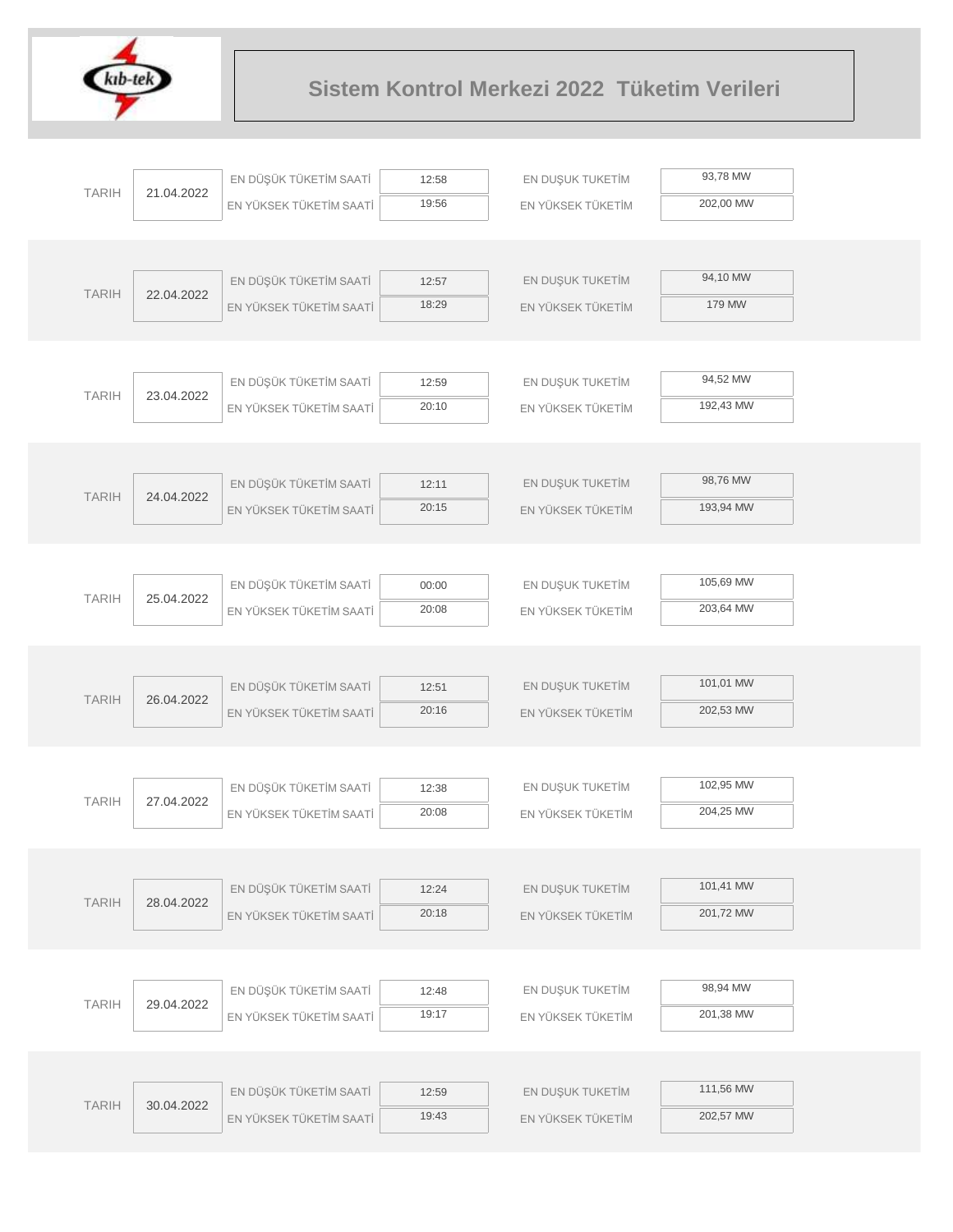

|              |            | EN DÜŞÜK TÜKETİM SAATİ  | 12:09          | EN DUŞUK TUKETİM  | 100,75 MW |
|--------------|------------|-------------------------|----------------|-------------------|-----------|
| <b>TARIH</b> | 01.05.2022 | EN YÜKSEK TÜKETİM SAATİ | 20:11          | EN YÜKSEK TÜKETİM | 200,49 MW |
|              |            |                         |                |                   |           |
|              |            |                         |                |                   |           |
| <b>TARIH</b> | 02.05.2022 | EN DÜŞÜK TÜKETİM SAATİ  | 11:00          | EN DUŞUK TUKETİM  | 116,67 MW |
|              |            | EN YÜKSEK TÜKETİM SAATİ | 19:57          | EN YÜKSEK TÜKETİM | 176,94 MW |
|              |            |                         |                |                   |           |
|              |            |                         |                |                   |           |
| <b>TARIH</b> | 03.05.2022 | EN DÜŞÜK TÜKETİM SAATİ  | 12:58          | EN DUŞUK TUKETİM  | 94,69 MW  |
|              |            | EN YÜKSEK TÜKETİM SAATİ | 19:56          | EN YÜKSEK TÜKETİM | 196 MW    |
|              |            |                         |                |                   |           |
|              |            |                         |                |                   |           |
| <b>TARIH</b> | 04.05.2022 | EN DÜŞÜK TÜKETİM SAATİ  | 12:47          | EN DUŞUK TUKETİM  | 99,54 MW  |
|              |            | EN YÜKSEK TÜKETİM SAATİ | 20:07          | EN YÜKSEK TÜKETİM | 196,62 MW |
|              |            |                         |                |                   |           |
|              |            |                         |                |                   |           |
| <b>TARIH</b> | 05.05.2022 | EN DÜŞÜK TÜKETİM SAATİ  | 00:00          | EN DUŞUK TUKETİM  | 115,17 MW |
|              |            | EN YÜKSEK TÜKETİM SAATİ | 19:55          | EN YÜKSEK TÜKETİM | 203,16 MW |
|              |            |                         |                |                   |           |
|              |            |                         |                |                   |           |
| <b>TARIH</b> | 06.05.2022 | EN DÜŞÜK TÜKETİM SAATİ  | 12:54          | EN DUŞUK TUKETİM  | 95,61 MW  |
|              |            | EN YÜKSEK TÜKETİM SAATİ | 20:21          | EN YÜKSEK TÜKETİM | 195,96 MW |
|              |            |                         |                |                   |           |
|              |            |                         |                |                   |           |
| <b>TARIH</b> | 07.05.2022 | EN DÜŞÜK TÜKETİM SAATİ  | 14:09          | EN DUŞUK TUKETİM  | 86,66 MW  |
|              |            | EN YÜKSEK TÜKETİM SAATİ | 20:01          | EN YÜKSEK TÜKETİM | 196,14 MW |
|              |            |                         |                |                   |           |
|              |            |                         |                |                   | 87,79 MW  |
| <b>TARIH</b> | 08.05.2022 | EN DÜŞÜK TÜKETİM SAATİ  | 12:43          | EN DUŞUK TUKETİM  |           |
|              |            | EN YÜKSEK TÜKETİM SAATİ | 20:13          | EN YÜKSEK TÜKETİM | 188,22 MW |
|              |            |                         |                |                   |           |
|              |            |                         |                |                   | 113,26 MW |
| <b>TARIH</b> | 09.05.2022 | EN DÜŞÜK TÜKETİM SAATİ  | 12:01<br>20:14 | EN DUŞUK TUKETİM  | 204,99 MW |
|              |            | EN YÜKSEK TÜKETİM SAATİ |                | EN YÜKSEK TÜKETİM |           |
|              |            |                         |                |                   |           |
|              |            | EN DÜŞÜK TÜKETİM SAATİ  |                | EN DUŞUK TUKETİM  | 107,55 MW |
| <b>TARIH</b> | 10.05.2022 |                         | 12:31<br>20:15 |                   | 203,24 MW |
|              |            | EN YÜKSEK TÜKETİM SAATİ |                | EN YÜKSEK TÜKETİM |           |
|              |            |                         |                |                   |           |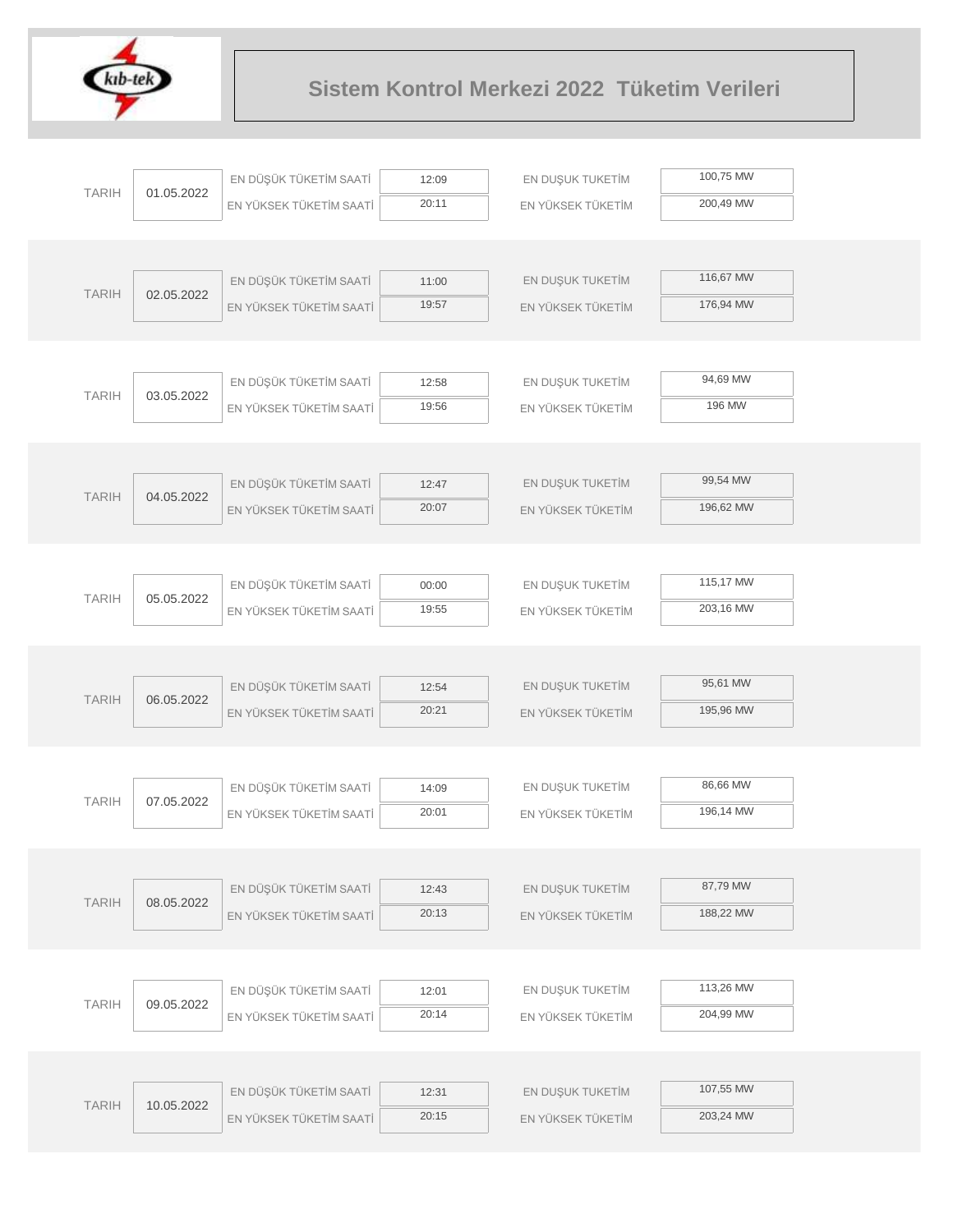

|              |            | EN DÜŞÜK TÜKETİM SAATİ  | 12:26          | EN DUŞUK TUKETİM  | 110,88 MW |  |
|--------------|------------|-------------------------|----------------|-------------------|-----------|--|
| <b>TARIH</b> | 11.05.2022 | EN YÜKSEK TÜKETİM SAATİ | 20:13          | EN YÜKSEK TÜKETİM | 205,17 MW |  |
|              |            |                         |                |                   |           |  |
|              |            |                         |                |                   |           |  |
| <b>TARIH</b> | 12.05.2022 | EN DÜŞÜK TÜKETİM SAATİ  | 12:42          | EN DUŞUK TUKETİM  | 102,51 MW |  |
|              |            | EN YÜKSEK TÜKETİM SAATİ | 20:13          | EN YÜKSEK TÜKETİM | 202,70 MW |  |
|              |            |                         |                |                   |           |  |
|              |            |                         |                |                   |           |  |
| <b>TARIH</b> | 13.05.2022 | EN DÜŞÜK TÜKETİM SAATİ  | 12:57          | EN DUŞUK TUKETİM  | 106,97 MW |  |
|              |            | EN YÜKSEK TÜKETİM SAATİ | 20:12          | EN YÜKSEK TÜKETİM | 204,68 MW |  |
|              |            |                         |                |                   |           |  |
|              |            | EN DÜŞÜK TÜKETİM SAATİ  | 12:12          | EN DUŞUK TUKETİM  | 155,36 MW |  |
| <b>TARIH</b> | 14.05.2022 | EN YÜKSEK TÜKETİM SAATİ | 20:10          | EN YÜKSEK TÜKETİM | 197,30 MW |  |
|              |            |                         |                |                   |           |  |
|              |            |                         |                |                   |           |  |
|              |            | EN DÜŞÜK TÜKETİM SAATİ  | 13:16          | EN DUŞUK TUKETİM  | 102,83 MW |  |
| <b>TARIH</b> | 15.05.2022 | EN YÜKSEK TÜKETİM SAATİ | 20:24          | EN YÜKSEK TÜKETİM | 195,79 MW |  |
|              |            |                         |                |                   |           |  |
|              |            |                         |                |                   |           |  |
|              | 16.05.2022 | EN DÜŞÜK TÜKETİM SAATİ  | 12:53          | EN DUŞUK TUKETİM  | 110,22 MW |  |
| <b>TARIH</b> |            | EN YÜKSEK TÜKETİM SAATİ | 20:22          | EN YÜKSEK TÜKETİM | 203,47 MW |  |
|              |            |                         |                |                   |           |  |
|              |            |                         |                |                   |           |  |
| <b>TARIH</b> | 17.05.2022 | EN DÜŞÜK TÜKETİM SAATİ  | 12:27          | EN DUŞUK TUKETİM  | 116,94 MW |  |
|              |            | EN YÜKSEK TÜKETİM SAATİ | 20:20          | EN YÜKSEK TÜKETİM | 206,62 MW |  |
|              |            |                         |                |                   |           |  |
|              |            |                         |                |                   | 122,80 MW |  |
| <b>TARIH</b> | 18.05.2022 | EN DÜŞÜK TÜKETİM SAATİ  | 12:20<br>20:09 | EN DUŞUK TUKETİM  | 197,41 MW |  |
|              |            | EN YÜKSEK TÜKETİM SAATİ |                | EN YÜKSEK TÜKETİM |           |  |
|              |            |                         |                |                   |           |  |
|              |            | EN DÜŞÜK TÜKETİM SAATİ  | 13:02          | EN DUŞUK TUKETİM  | 116,65 MW |  |
| <b>TARIH</b> | 19.05.2022 | EN YÜKSEK TÜKETİM SAATİ | 20:27          | EN YÜKSEK TÜKETİM | 206,58 MW |  |
|              |            |                         |                |                   |           |  |
|              |            |                         |                |                   |           |  |
|              |            | EN DÜŞÜK TÜKETİM SAATİ  | 13:01          | EN DUŞUK TUKETİM  | 115,70 MW |  |
| <b>TARIH</b> | 20.05.2022 | EN YÜKSEK TÜKETİM SAATİ | 20:14          | EN YÜKSEK TÜKETİM | 207,02 MW |  |
|              |            |                         |                |                   |           |  |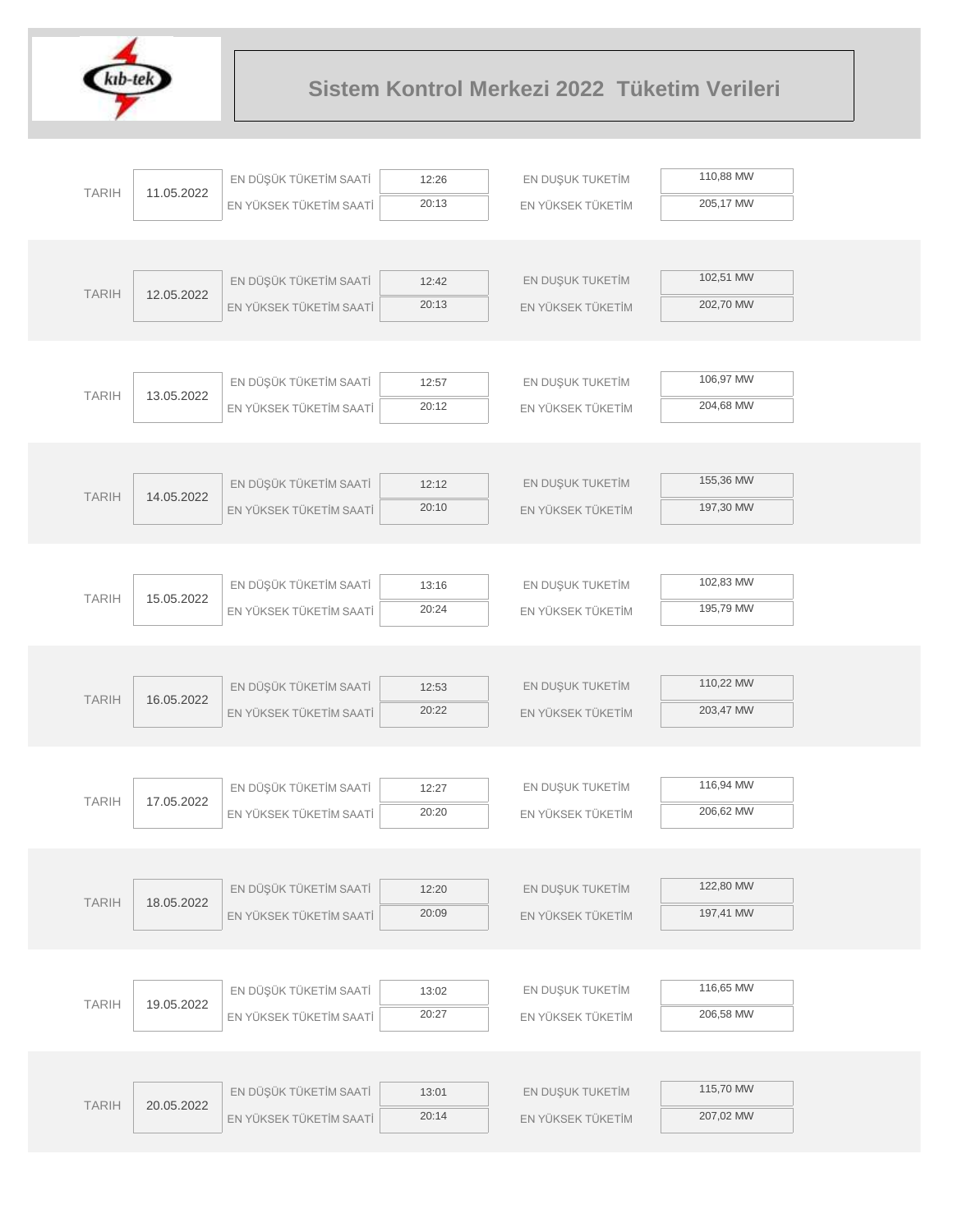

| 110,98 MW<br>EN DÜŞÜK TÜKETİM SAATİ<br>EN DUŞUK TUKETİM<br>12:59<br><b>TARIH</b><br>21.05.2022<br>20:21<br>203,10 MW<br>EN YÜKSEK TÜKETİM SAATİ<br>EN YÜKSEK TÜKETİM<br>104,51 MW<br>EN DÜŞÜK TÜKETİM SAATİ<br>EN DUŞUK TUKETİM<br>12:11<br><b>TARIH</b><br>22.05.2022<br>20:11<br>191,17 MW<br>EN YÜKSEK TÜKETİM SAATİ<br>EN YÜKSEK TÜKETİM<br>109,83 MW<br>EN DÜŞÜK TÜKETİM SAATİ<br>EN DUŞUK TUKETİM<br>12:31<br><b>TARIH</b><br>23.05.2022<br>201,94 MW<br>20:22<br>EN YÜKSEK TÜKETİM SAATİ<br>EN YÜKSEK TÜKETİM<br>128,49 MW<br>EN DÜŞÜK TÜKETİM SAATİ<br>EN DUŞUK TUKETİM<br>12:44<br><b>TARIH</b><br>24.05.2022<br>20:35<br>211,61 MW<br>EN YÜKSEK TÜKETİM SAATİ<br>EN YÜKSEK TÜKETİM<br>130,81 MW<br>EN DÜŞÜK TÜKETİM SAATİ<br>EN DUŞUK TUKETİM<br>04:58<br><b>TARIH</b><br>25.05.2022<br>216,95 MW<br>20:22<br>EN YÜKSEK TÜKETİM SAATİ<br>EN YÜKSEK TÜKETİM<br>134,86 MW<br>EN DÜŞÜK TÜKETİM SAATİ<br>EN DUŞUK TUKETİM<br>04:36<br><b>TARIH</b><br>26.05.2022<br>232 MW<br>20:10<br>EN YÜKSEK TÜKETİM SAATİ<br>EN YÜKSEK TÜKETİM<br>140,83 MW<br>EN DÜŞÜK TÜKETİM SAATİ<br>EN DUŞUK TUKETİM<br>05:34<br><b>TARIH</b><br>27.05.2022<br>222,33 MW<br>20:56<br>EN YÜKSEK TÜKETİM SAATİ<br>EN YÜKSEK TÜKETİM<br>143,53 MW<br>EN DÜŞÜK TÜKETİM SAATİ<br>EN DUŞUK TUKETİM<br>06:06<br><b>TARIH</b><br>28.05.2022<br>225,02 MW<br>20:37<br>EN YÜKSEK TÜKETİM SAATİ<br>EN YÜKSEK TÜKETİM<br>135,57 MW<br>EN DÜŞÜK TÜKETİM SAATİ<br>EN DUŞUK TUKETİM<br>13:05<br><b>TARIH</b><br>29.05.2022<br>226,42 MW<br>20:54<br>EN YÜKSEK TÜKETİM SAATİ<br>EN YÜKSEK TÜKETİM<br>146,50 MW<br>EN DÜŞÜK TÜKETİM SAATİ<br>EN DUŞUK TUKETİM<br>05:42<br><b>TARIH</b><br>30.05.2022<br>235,64 MW<br>20:27<br>EN YÜKSEK TÜKETİM SAATİ<br>EN YÜKSEK TÜKETİM |  |  |  |  |
|-------------------------------------------------------------------------------------------------------------------------------------------------------------------------------------------------------------------------------------------------------------------------------------------------------------------------------------------------------------------------------------------------------------------------------------------------------------------------------------------------------------------------------------------------------------------------------------------------------------------------------------------------------------------------------------------------------------------------------------------------------------------------------------------------------------------------------------------------------------------------------------------------------------------------------------------------------------------------------------------------------------------------------------------------------------------------------------------------------------------------------------------------------------------------------------------------------------------------------------------------------------------------------------------------------------------------------------------------------------------------------------------------------------------------------------------------------------------------------------------------------------------------------------------------------------------------------------------------------------------------------------------------------------------------------------------------------------------------------------------|--|--|--|--|
|                                                                                                                                                                                                                                                                                                                                                                                                                                                                                                                                                                                                                                                                                                                                                                                                                                                                                                                                                                                                                                                                                                                                                                                                                                                                                                                                                                                                                                                                                                                                                                                                                                                                                                                                           |  |  |  |  |
|                                                                                                                                                                                                                                                                                                                                                                                                                                                                                                                                                                                                                                                                                                                                                                                                                                                                                                                                                                                                                                                                                                                                                                                                                                                                                                                                                                                                                                                                                                                                                                                                                                                                                                                                           |  |  |  |  |
|                                                                                                                                                                                                                                                                                                                                                                                                                                                                                                                                                                                                                                                                                                                                                                                                                                                                                                                                                                                                                                                                                                                                                                                                                                                                                                                                                                                                                                                                                                                                                                                                                                                                                                                                           |  |  |  |  |
|                                                                                                                                                                                                                                                                                                                                                                                                                                                                                                                                                                                                                                                                                                                                                                                                                                                                                                                                                                                                                                                                                                                                                                                                                                                                                                                                                                                                                                                                                                                                                                                                                                                                                                                                           |  |  |  |  |
|                                                                                                                                                                                                                                                                                                                                                                                                                                                                                                                                                                                                                                                                                                                                                                                                                                                                                                                                                                                                                                                                                                                                                                                                                                                                                                                                                                                                                                                                                                                                                                                                                                                                                                                                           |  |  |  |  |
|                                                                                                                                                                                                                                                                                                                                                                                                                                                                                                                                                                                                                                                                                                                                                                                                                                                                                                                                                                                                                                                                                                                                                                                                                                                                                                                                                                                                                                                                                                                                                                                                                                                                                                                                           |  |  |  |  |
|                                                                                                                                                                                                                                                                                                                                                                                                                                                                                                                                                                                                                                                                                                                                                                                                                                                                                                                                                                                                                                                                                                                                                                                                                                                                                                                                                                                                                                                                                                                                                                                                                                                                                                                                           |  |  |  |  |
|                                                                                                                                                                                                                                                                                                                                                                                                                                                                                                                                                                                                                                                                                                                                                                                                                                                                                                                                                                                                                                                                                                                                                                                                                                                                                                                                                                                                                                                                                                                                                                                                                                                                                                                                           |  |  |  |  |
|                                                                                                                                                                                                                                                                                                                                                                                                                                                                                                                                                                                                                                                                                                                                                                                                                                                                                                                                                                                                                                                                                                                                                                                                                                                                                                                                                                                                                                                                                                                                                                                                                                                                                                                                           |  |  |  |  |
|                                                                                                                                                                                                                                                                                                                                                                                                                                                                                                                                                                                                                                                                                                                                                                                                                                                                                                                                                                                                                                                                                                                                                                                                                                                                                                                                                                                                                                                                                                                                                                                                                                                                                                                                           |  |  |  |  |
|                                                                                                                                                                                                                                                                                                                                                                                                                                                                                                                                                                                                                                                                                                                                                                                                                                                                                                                                                                                                                                                                                                                                                                                                                                                                                                                                                                                                                                                                                                                                                                                                                                                                                                                                           |  |  |  |  |
|                                                                                                                                                                                                                                                                                                                                                                                                                                                                                                                                                                                                                                                                                                                                                                                                                                                                                                                                                                                                                                                                                                                                                                                                                                                                                                                                                                                                                                                                                                                                                                                                                                                                                                                                           |  |  |  |  |
|                                                                                                                                                                                                                                                                                                                                                                                                                                                                                                                                                                                                                                                                                                                                                                                                                                                                                                                                                                                                                                                                                                                                                                                                                                                                                                                                                                                                                                                                                                                                                                                                                                                                                                                                           |  |  |  |  |
|                                                                                                                                                                                                                                                                                                                                                                                                                                                                                                                                                                                                                                                                                                                                                                                                                                                                                                                                                                                                                                                                                                                                                                                                                                                                                                                                                                                                                                                                                                                                                                                                                                                                                                                                           |  |  |  |  |
|                                                                                                                                                                                                                                                                                                                                                                                                                                                                                                                                                                                                                                                                                                                                                                                                                                                                                                                                                                                                                                                                                                                                                                                                                                                                                                                                                                                                                                                                                                                                                                                                                                                                                                                                           |  |  |  |  |
|                                                                                                                                                                                                                                                                                                                                                                                                                                                                                                                                                                                                                                                                                                                                                                                                                                                                                                                                                                                                                                                                                                                                                                                                                                                                                                                                                                                                                                                                                                                                                                                                                                                                                                                                           |  |  |  |  |
|                                                                                                                                                                                                                                                                                                                                                                                                                                                                                                                                                                                                                                                                                                                                                                                                                                                                                                                                                                                                                                                                                                                                                                                                                                                                                                                                                                                                                                                                                                                                                                                                                                                                                                                                           |  |  |  |  |
|                                                                                                                                                                                                                                                                                                                                                                                                                                                                                                                                                                                                                                                                                                                                                                                                                                                                                                                                                                                                                                                                                                                                                                                                                                                                                                                                                                                                                                                                                                                                                                                                                                                                                                                                           |  |  |  |  |
|                                                                                                                                                                                                                                                                                                                                                                                                                                                                                                                                                                                                                                                                                                                                                                                                                                                                                                                                                                                                                                                                                                                                                                                                                                                                                                                                                                                                                                                                                                                                                                                                                                                                                                                                           |  |  |  |  |
|                                                                                                                                                                                                                                                                                                                                                                                                                                                                                                                                                                                                                                                                                                                                                                                                                                                                                                                                                                                                                                                                                                                                                                                                                                                                                                                                                                                                                                                                                                                                                                                                                                                                                                                                           |  |  |  |  |
|                                                                                                                                                                                                                                                                                                                                                                                                                                                                                                                                                                                                                                                                                                                                                                                                                                                                                                                                                                                                                                                                                                                                                                                                                                                                                                                                                                                                                                                                                                                                                                                                                                                                                                                                           |  |  |  |  |
|                                                                                                                                                                                                                                                                                                                                                                                                                                                                                                                                                                                                                                                                                                                                                                                                                                                                                                                                                                                                                                                                                                                                                                                                                                                                                                                                                                                                                                                                                                                                                                                                                                                                                                                                           |  |  |  |  |
|                                                                                                                                                                                                                                                                                                                                                                                                                                                                                                                                                                                                                                                                                                                                                                                                                                                                                                                                                                                                                                                                                                                                                                                                                                                                                                                                                                                                                                                                                                                                                                                                                                                                                                                                           |  |  |  |  |
|                                                                                                                                                                                                                                                                                                                                                                                                                                                                                                                                                                                                                                                                                                                                                                                                                                                                                                                                                                                                                                                                                                                                                                                                                                                                                                                                                                                                                                                                                                                                                                                                                                                                                                                                           |  |  |  |  |
|                                                                                                                                                                                                                                                                                                                                                                                                                                                                                                                                                                                                                                                                                                                                                                                                                                                                                                                                                                                                                                                                                                                                                                                                                                                                                                                                                                                                                                                                                                                                                                                                                                                                                                                                           |  |  |  |  |
|                                                                                                                                                                                                                                                                                                                                                                                                                                                                                                                                                                                                                                                                                                                                                                                                                                                                                                                                                                                                                                                                                                                                                                                                                                                                                                                                                                                                                                                                                                                                                                                                                                                                                                                                           |  |  |  |  |
|                                                                                                                                                                                                                                                                                                                                                                                                                                                                                                                                                                                                                                                                                                                                                                                                                                                                                                                                                                                                                                                                                                                                                                                                                                                                                                                                                                                                                                                                                                                                                                                                                                                                                                                                           |  |  |  |  |
|                                                                                                                                                                                                                                                                                                                                                                                                                                                                                                                                                                                                                                                                                                                                                                                                                                                                                                                                                                                                                                                                                                                                                                                                                                                                                                                                                                                                                                                                                                                                                                                                                                                                                                                                           |  |  |  |  |
|                                                                                                                                                                                                                                                                                                                                                                                                                                                                                                                                                                                                                                                                                                                                                                                                                                                                                                                                                                                                                                                                                                                                                                                                                                                                                                                                                                                                                                                                                                                                                                                                                                                                                                                                           |  |  |  |  |
|                                                                                                                                                                                                                                                                                                                                                                                                                                                                                                                                                                                                                                                                                                                                                                                                                                                                                                                                                                                                                                                                                                                                                                                                                                                                                                                                                                                                                                                                                                                                                                                                                                                                                                                                           |  |  |  |  |
|                                                                                                                                                                                                                                                                                                                                                                                                                                                                                                                                                                                                                                                                                                                                                                                                                                                                                                                                                                                                                                                                                                                                                                                                                                                                                                                                                                                                                                                                                                                                                                                                                                                                                                                                           |  |  |  |  |
|                                                                                                                                                                                                                                                                                                                                                                                                                                                                                                                                                                                                                                                                                                                                                                                                                                                                                                                                                                                                                                                                                                                                                                                                                                                                                                                                                                                                                                                                                                                                                                                                                                                                                                                                           |  |  |  |  |
|                                                                                                                                                                                                                                                                                                                                                                                                                                                                                                                                                                                                                                                                                                                                                                                                                                                                                                                                                                                                                                                                                                                                                                                                                                                                                                                                                                                                                                                                                                                                                                                                                                                                                                                                           |  |  |  |  |
|                                                                                                                                                                                                                                                                                                                                                                                                                                                                                                                                                                                                                                                                                                                                                                                                                                                                                                                                                                                                                                                                                                                                                                                                                                                                                                                                                                                                                                                                                                                                                                                                                                                                                                                                           |  |  |  |  |
|                                                                                                                                                                                                                                                                                                                                                                                                                                                                                                                                                                                                                                                                                                                                                                                                                                                                                                                                                                                                                                                                                                                                                                                                                                                                                                                                                                                                                                                                                                                                                                                                                                                                                                                                           |  |  |  |  |
|                                                                                                                                                                                                                                                                                                                                                                                                                                                                                                                                                                                                                                                                                                                                                                                                                                                                                                                                                                                                                                                                                                                                                                                                                                                                                                                                                                                                                                                                                                                                                                                                                                                                                                                                           |  |  |  |  |
|                                                                                                                                                                                                                                                                                                                                                                                                                                                                                                                                                                                                                                                                                                                                                                                                                                                                                                                                                                                                                                                                                                                                                                                                                                                                                                                                                                                                                                                                                                                                                                                                                                                                                                                                           |  |  |  |  |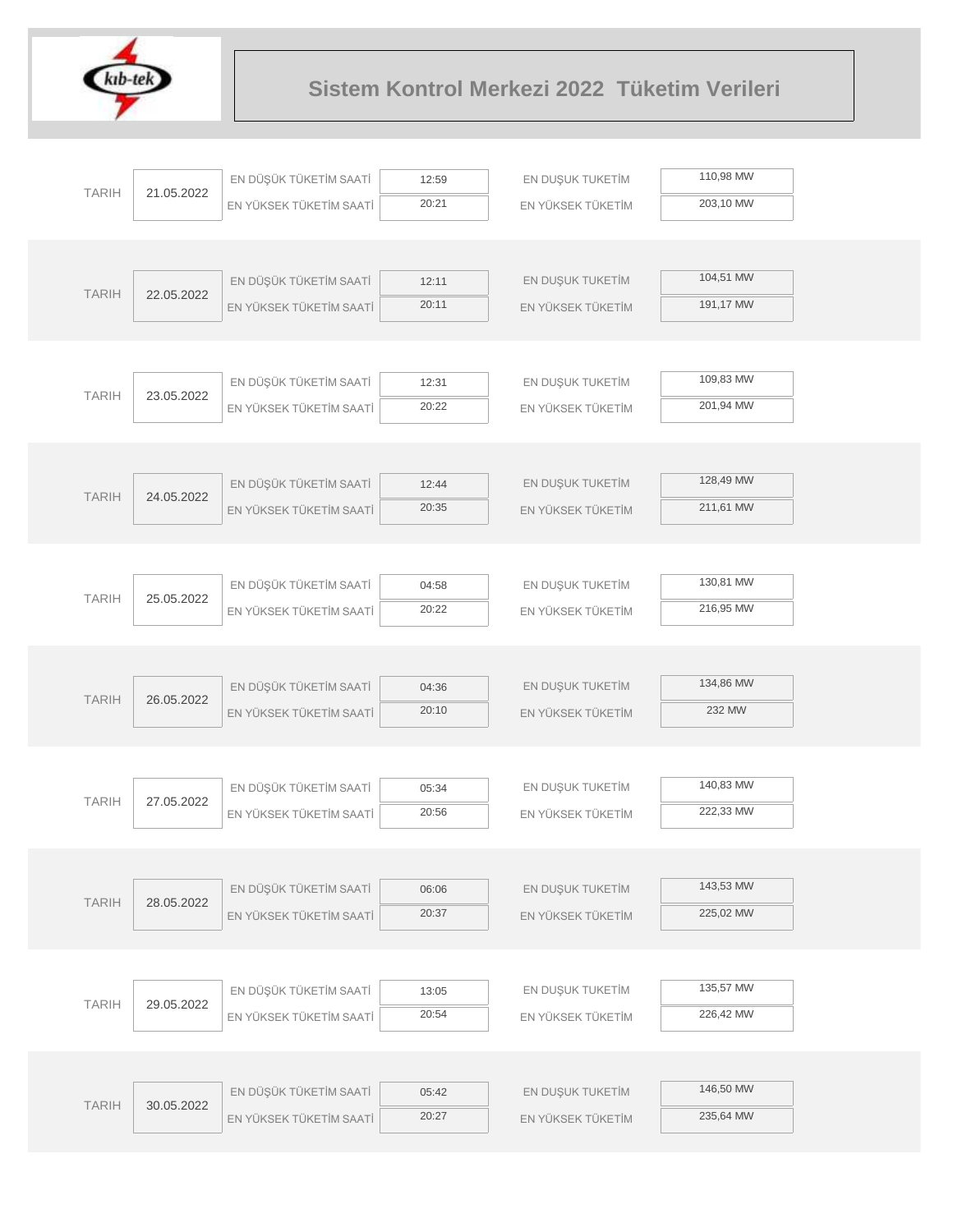

|              |            | EN DÜŞÜK TÜKETİM SAATİ  | 06:01 | EN DUŞUK TUKETİM  | 148,99 MW |
|--------------|------------|-------------------------|-------|-------------------|-----------|
| <b>TARIH</b> | 31.05.2022 | EN YÜKSEK TÜKETİM SAATİ | 20:05 | EN YÜKSEK TÜKETİM | 237 MW    |
|              |            |                         |       |                   |           |
|              |            |                         |       |                   |           |
|              |            | EN DÜŞÜK TÜKETİM SAATİ  | 04:28 | EN DUŞUK TUKETİM  | 151,46 MW |
| <b>TARIH</b> | 01.06.2022 | EN YÜKSEK TÜKETİM SAATİ | 20:48 | EN YÜKSEK TÜKETİM | 231 MW    |
|              |            |                         |       |                   |           |
|              |            |                         |       |                   |           |
|              |            | EN DÜŞÜK TÜKETİM SAATİ  | 05:56 | EN DUŞUK TUKETİM  | 148,69 MW |
| <b>TARIH</b> | 02.06.2022 | EN YÜKSEK TÜKETİM SAATİ | 20:40 | EN YÜKSEK TÜKETİM | 237 MW    |
|              |            |                         |       |                   |           |
|              |            |                         |       |                   |           |
|              |            | EN DÜŞÜK TÜKETİM SAATİ  | 05:49 | EN DUŞUK TUKETİM  | 145,63 MW |
| <b>TARIH</b> | 03.06.2022 | EN YÜKSEK TÜKETİM SAATİ | 20:27 | EN YÜKSEK TÜKETİM | 230 MW    |
|              |            |                         |       |                   |           |
|              |            |                         |       |                   |           |
|              |            | EN DÜŞÜK TÜKETİM SAATİ  | 05:53 | EN DUŞUK TUKETİM  | 147,30 MW |
| <b>TARIH</b> | 04.06.2022 | EN YÜKSEK TÜKETİM SAATİ | 20:17 | EN YÜKSEK TÜKETİM | 222 MW    |
|              |            |                         |       |                   |           |
|              |            |                         |       |                   |           |
|              |            | EN DÜŞÜK TÜKETİM SAATİ  | 12:20 | EN DUŞUK TUKETİM  | 129,55 MW |
| <b>TARIH</b> | 05.06.2022 | EN YÜKSEK TÜKETİM SAATİ | 20:13 | EN YÜKSEK TÜKETİM | 219,28 MW |
|              |            |                         |       |                   |           |
|              |            |                         |       |                   |           |
| <b>TARIH</b> | 06.06.2022 | EN DÜŞÜK TÜKETİM SAATİ  | 05:45 | EN DUŞUK TUKETİM  | 147,88 MW |
|              |            | EN YÜKSEK TÜKETİM SAATİ | 20:18 | EN YÜKSEK TÜKETİM | 241 MW    |
|              |            |                         |       |                   |           |
|              |            |                         |       |                   |           |
| <b>TARIH</b> | 07.06.2022 | EN DÜŞÜK TÜKETİM SAATİ  | 05:57 | EN DUŞUK TUKETİM  | 152,89 MW |
|              |            | EN YÜKSEK TÜKETİM SAATİ | 20:30 | EN YÜKSEK TÜKETİM | 241,29 MW |
|              |            |                         |       |                   |           |
|              |            |                         |       |                   |           |
| <b>TARIH</b> | 08.06.2022 | EN DÜŞÜK TÜKETİM SAATİ  | 05:59 | EN DUŞUK TUKETİM  | 157,49 MW |
|              |            | EN YÜKSEK TÜKETİM SAATİ | 20:40 | EN YÜKSEK TÜKETİM | 244,07 MW |
|              |            |                         |       |                   |           |
|              |            |                         |       |                   |           |
| <b>TARIH</b> | 09.06.2022 | EN DÜŞÜK TÜKETİM SAATİ  | 06:02 | EN DUŞUK TUKETİM  | 153,81 MW |
|              |            | EN YÜKSEK TÜKETİM SAATİ | 20:30 | EN YÜKSEK TÜKETİM | 236 MW    |
|              |            |                         |       |                   |           |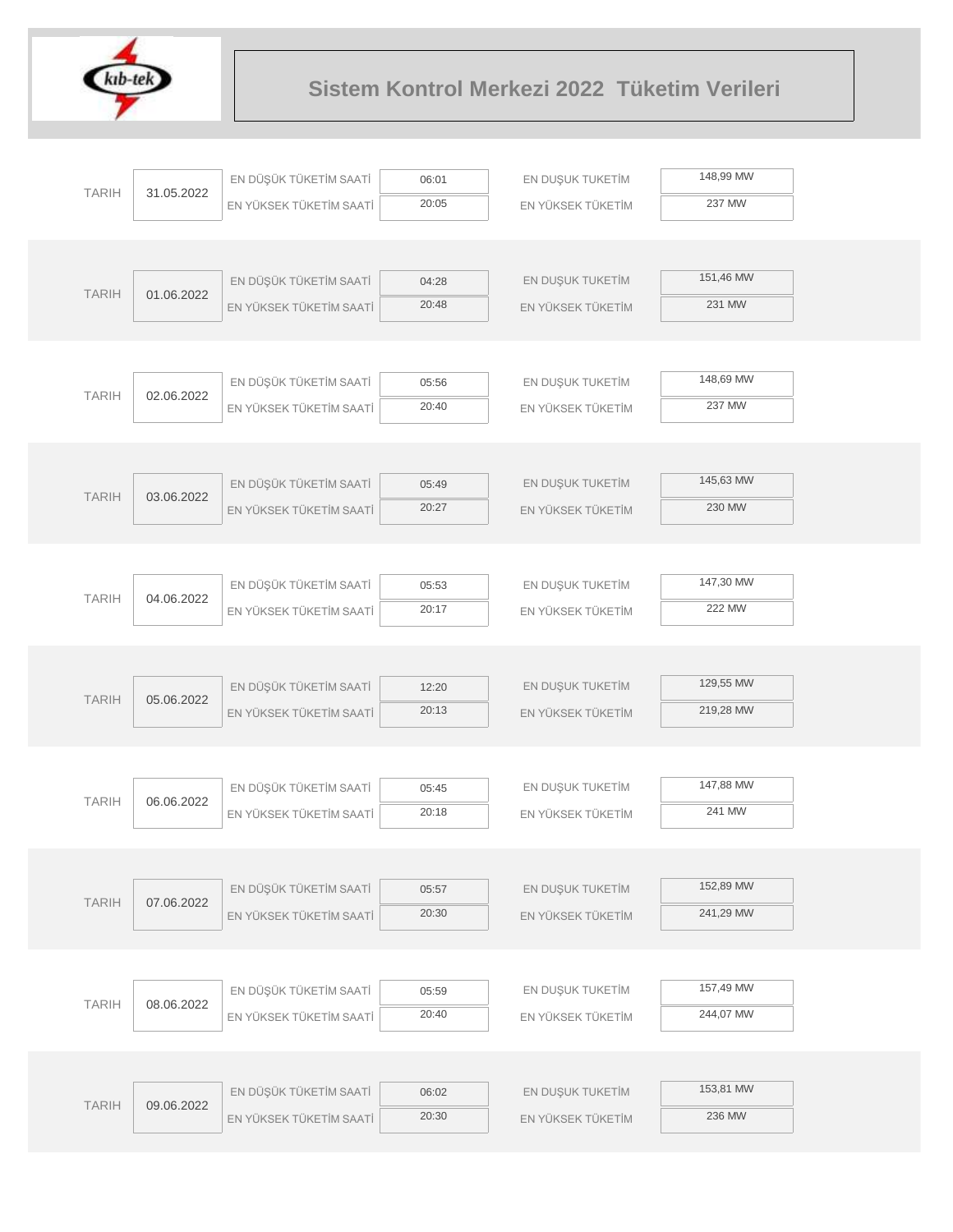

| <b>TARIH</b> |            | EN DÜŞÜK TÜKETİM SAATİ  | 05:45          | EN DUŞUK TUKETİM  | 153,32 MW |  |
|--------------|------------|-------------------------|----------------|-------------------|-----------|--|
|              | 10.06.2022 | EN YÜKSEK TÜKETİM SAATİ | 18:47          | EN YÜKSEK TÜKETİM | 237,76 MW |  |
|              |            |                         |                |                   |           |  |
|              |            |                         |                |                   |           |  |
| <b>TARIH</b> | 11.06.2022 | EN DÜŞÜK TÜKETİM SAATİ  | 05:58          | EN DUŞUK TUKETİM  | 145,97 MW |  |
|              |            | EN YÜKSEK TÜKETİM SAATİ | 19:01          | EN YÜKSEK TÜKETİM | 234,97 MW |  |
|              |            |                         |                |                   |           |  |
|              |            |                         |                |                   |           |  |
| <b>TARIH</b> | 12.06.2022 | EN DÜŞÜK TÜKETİM SAATİ  | 09:03          | EN DUŞUK TUKETİM  | 145,05 MW |  |
|              |            | EN YÜKSEK TÜKETİM SAATİ | 20:20          | EN YÜKSEK TÜKETİM | 216,76 MW |  |
|              |            |                         |                |                   |           |  |
|              |            |                         |                |                   |           |  |
| <b>TARIH</b> | 13.06.2022 | EN DÜŞÜK TÜKETİM SAATİ  | 05:51          | EN DUŞUK TUKETİM  | 146,21 MW |  |
|              |            | EN YÜKSEK TÜKETİM SAATİ | 20:34          | EN YÜKSEK TÜKETİM | 229,22 MW |  |
|              |            |                         |                |                   |           |  |
|              |            |                         |                |                   |           |  |
| <b>TARIH</b> | 14.06.2022 | EN DÜŞÜK TÜKETİM SAATİ  | 05:47          | EN DUŞUK TUKETİM  | 150,63 MW |  |
|              |            | EN YÜKSEK TÜKETİM SAATİ | 20:44          | EN YÜKSEK TÜKETİM | 228,30 MW |  |
|              |            |                         |                |                   |           |  |
|              |            |                         |                |                   |           |  |
| <b>TARIH</b> | 15.06.2022 | EN DÜŞÜK TÜKETİM SAATİ  | 05:29          | EN DUŞUK TUKETİM  | 148,02 MW |  |
|              |            | EN YÜKSEK TÜKETİM SAATİ | 20:55          | EN YÜKSEK TÜKETİM | 230,99 MW |  |
|              |            |                         |                |                   |           |  |
|              |            |                         |                |                   | 148,66 MW |  |
| <b>TARIH</b> | 16.06.2022 | EN DÜŞÜK TÜKETİM SAATİ  | 06:01          | EN DUŞUK TUKETİM  |           |  |
|              |            | EN YÜKSEK TÜKETİM SAATİ | 20:48          | EN YÜKSEK TÜKETİM | 243,25 MW |  |
|              |            |                         |                |                   |           |  |
|              |            |                         |                |                   | 152,56 MW |  |
| <b>TARIH</b> | 17.06.2022 | EN DÜŞÜK TÜKETİM SAATİ  | 06:08<br>20:30 | EN DUŞUK TUKETİM  | 252 MW    |  |
|              |            | EN YÜKSEK TÜKETİM SAATİ |                | EN YÜKSEK TÜKETİM |           |  |
|              |            |                         |                |                   |           |  |
|              |            | EN DÜŞÜK TÜKETİM SAATİ  | 05:47          | EN DUŞUK TUKETİM  | 154,11 MW |  |
| <b>TARIH</b> | 18.06.2022 | EN YÜKSEK TÜKETİM SAATİ | 18:52          | EN YÜKSEK TÜKETİM | 248,66 MW |  |
|              |            |                         |                |                   |           |  |
|              |            |                         |                |                   |           |  |
|              |            | EN DÜŞÜK TÜKETİM SAATİ  | 12:25          | EN DUŞUK TUKETİM  | 148,50 MW |  |
| <b>TARIH</b> | 19.06.2022 | EN YÜKSEK TÜKETİM SAATİ | 21:01          | EN YÜKSEK TÜKETİM | 240,49 MW |  |
|              |            |                         |                |                   |           |  |